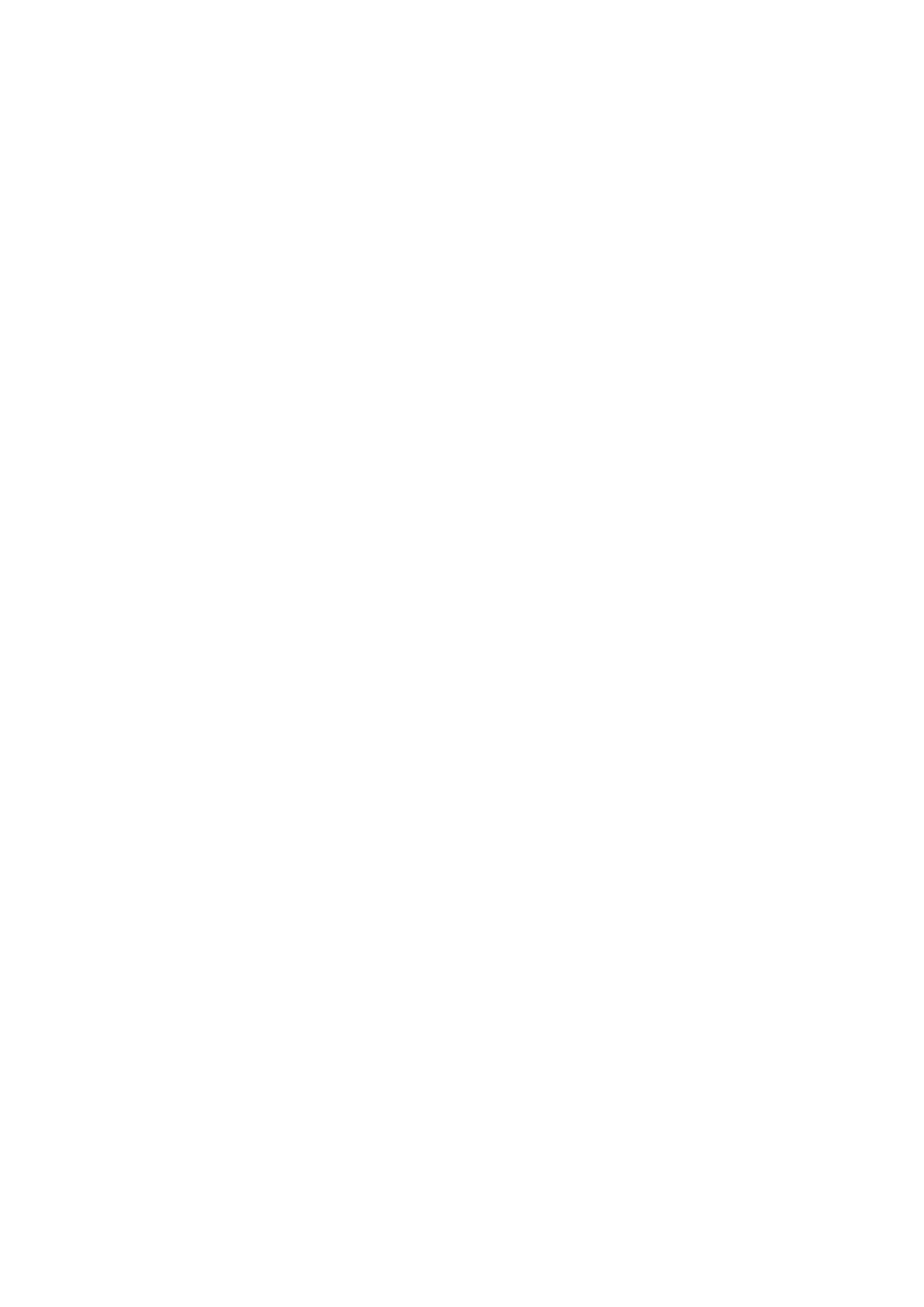## CREDIT AND LIQUIDITY RISK IN SOVEREIGN BONDS

The recent financial crisis has shown huge increases in the sovereign yields of some countries. However, it is not clear a priori whether those increases come from fundamental changes in default risk or whether they are due to other determinants. We follow Ejsing et al. (2012) and Dubecq et al. (2013) to shed light on the credit and liquidity risk components of sovereign bond yields. We obtain sovereign and agency historical bond yields from France, Netherlands, Germany and Spain. Then, we consider several state-space models that exploit the differences in the yields between agency and sovereign bonds to identify the credit and liquidity factors. The estimated latent factors capture two distress periods, coinciding with the financial and the sovereign debt crises. In general, the credit effect dominates. We also identify a common European credit effect that allows us to distinguish idiosyncratic (credit) patterns. Abstract

# The term structure of sovereign bonds is a key piece of information in economics and finance. It not only reports how agents are discounting future events, but it also reflects the market's views about the financial shape of a country. The recent financial crisis has shown huge increases in the sovereign yields of some countries. However, it is not clear a priori whether those increases come from fundamental changes in default risk or whether they are due to other determinants. In this sense, it is of utmost importance to disentangle the main components of the term structure. A common approach followed by different researchers is to decompose sovereign bond yields into credit and liquidity effects. Credit risk accounts for the possible losses that a bond holder would suffer if the issuer defaults. Liquidity risk accounts for the impact on the price of the easiness or difficulty to trade the bond. Intuitively, the bond yield of a country should increase with the probability of default. Analogously, highly traded bonds are expected to offer a lower yield than less traded ones. 1 Introduction

The goal of this paper is to empirically disentangle the credit and liquidity components in bond yields. We assume that the yield differences between two bonds with the same credit risk and time to expiration are due to liquidity reasons. Interestingly, this is a condition met by sovereign and agency bonds if the latter enjoy an explicit guarantee from the government. In other words, they are ex-ante equally credit risky. We consider sovereign and agency bond prices from four countries: France, Germany, the Netherlands and Spain, whose main agencies are, respectively, CADES *(Caisse d'Amortissement de la Dette Sociale;*  social security debt redemption fund), KfW *(Kreditanstalt für Wiederaufbau;* Reconstruction Credit Institute), BNG *(Bank Nederlandse Gemeenten;* Dutch Municipal Bank) and ICO *(Instituto de Crédito Oficial;* Official Credit Institute).

We use the Nelson and Siegel (1987) formula to compute from the original bond raw data weekly constant maturity yields for the two, five and ten year maturities. Then, we employ state-space models to explain the spread between the yields and the risk-free rate as functions of credit and liquidity latent factors. This methodology is well suited for this application, because it can filter out the relevant factors underlying the data under a minimal set of assumptions. In this case, we can easily introduce reasonable and relatively innocuous identifying restrictions for the credit and liquidity factors. In all cases, we consider maximum likelihood estimation using the Kalman filter, which is the standard approach for the estimation of state-space models. We proxy for the risk-free rate using the Overnight Indexed Swap rate (OIS). We start initially with a simple benchmark affine model that only requires as inputs the agency and sovereign yields plus the OIS rate, for a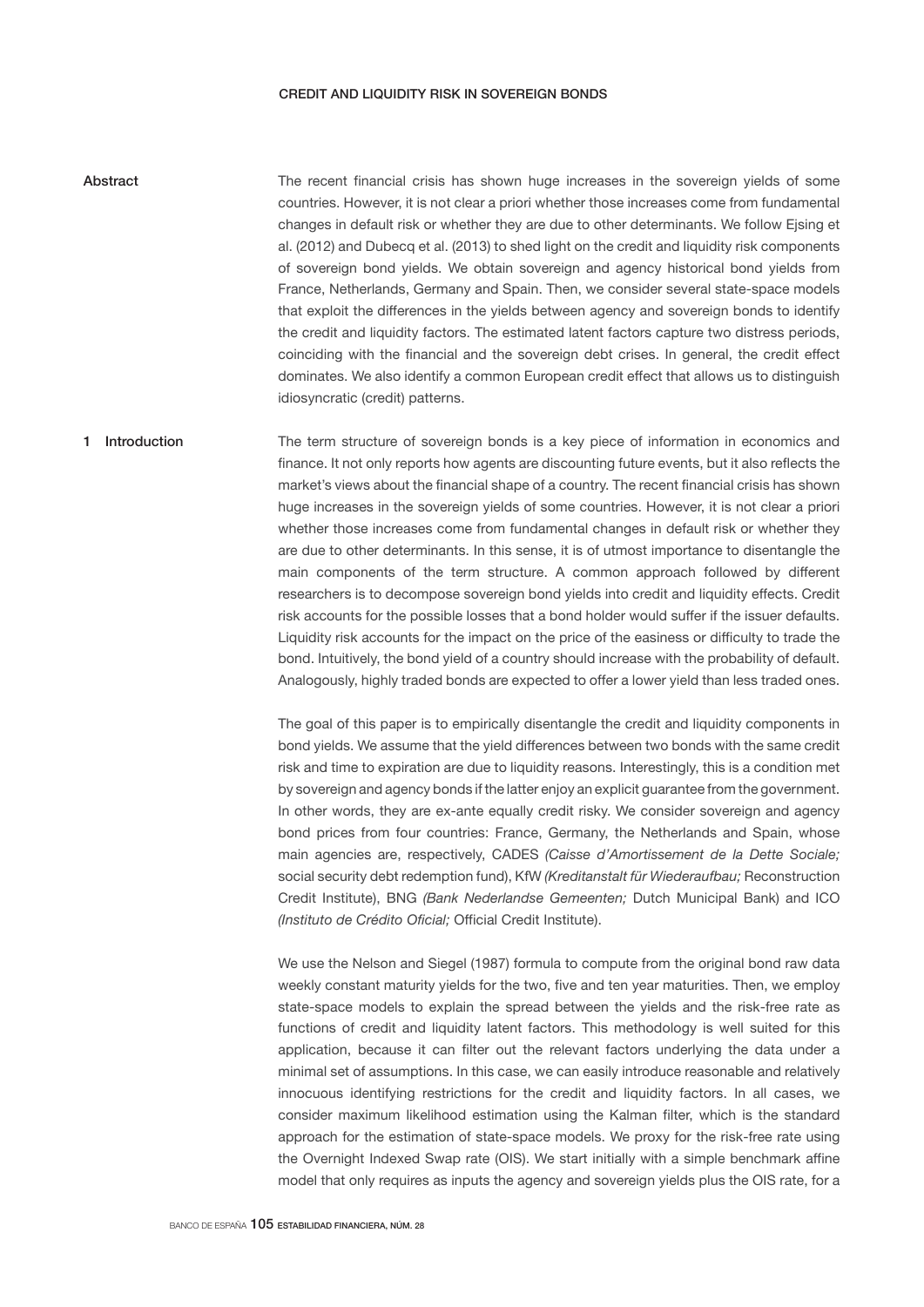given time to maturity, to identify the credit and liquidity factors. We carry out different estimations for each maturity. We continue by including Credit Default Swap rates (CDS), which basically reflect the insurance price of hedging against sovereign default. CDS rates are helpful to identify the credit risk factor more accurately, since their movements should not be driven by bond liquidity effects. Then, we study the presence of a common credit risk effect for the Netherlands, Germany and France. Finally we consider a consistent framework for the whole term structure of a given country by modelling the three different maturities in a joint setting. In particular, we follow Dubecq et al. (2013) by specifying a quadratic form for the stochastic discount factor, and estimate the factor dynamics under the physical and the risk-neutral measures.

A fundamental feature of all the specifications that we consider is that they allow us to quantify the impact of credit and liquidity risk on the yields. In this sense, we find that the credit factor has in general more influence than the liquidity factor. We capture two distress periods corresponding to the banking and the financial crisis. Interestingly, at those moments the credit factor displayed peaks but its effect on the yield was disguised by the liquidity factor, which accounted for the safe haven flows phenomena typical for highly rated sovereign bonds under tense financial episodes. Furthermore, when we account for a common (credit) factor, we can observe substantial differences in the country specific credit risks. Under this approach, the Netherlands' idiosyncratic credit factor remains quite stable around zero while France and Germany's exhibit a mirrored pattern, displaying the widest gap in 2012 and taking positive and negative values respectively.

The rest of the paper continues as follows. Section 2 reviews the previous literature on the topic. Section 3 discusses the data used and the computational methodology for the yield curves. The three affine models comprise section 4 and the fourth model is developed in section 5. Section 6 concludes. The appendix contains auxiliar results.

# The discrete-time finance literature on the decomposition of term structures into credit and liquidity factors can be classified into two main categories. On the one hand, we have reduced-form approaches that model interest rates as linear approximations of some factors. On the other hand, other papers follow a more structural approach by directly modelling the stochastic discount factor and the default process to obtain the implied interest rates. 2 Related Literature

We integrate these two strands of the literature by building on the contributions of two previous papers: section 4 elaborates on the parametric framework designed by Ejsing et al. (2012), while section 5 adapts to our setting the framework of Dubecq et al. (2013), which was originally devised to model EURIBOR rates. Ejsing et al. (2012) try to disentangle the credit and liquidity risk contributions to French and German sovereign yields using a reducedform affine setting. For the two countries, they exploit the assumption that sovereign and agency bonds are equally credit worthy. If this assumption holds, the difference between their yields should be due to liquidity reasons. Hence, they can use this feature to identify both factors. In contrast, Dubecq et al. (2013) propose a more structural approach to model the EURIBOR rates as the expected discounted values of the risk-free rate plus an intensity parameter. This intensity parameter is a quadratic function of credit and liquidity latent factors and takes different values under the physical and the risk neutral measure.

The paper by Ejsing et al. (2012) is a prominent example among the papers that identify liquidity by exploiting the fact that the agency and the sovereign bonds have the same credit risk. Another interesting example is provided by Monfort and Renne (2012), who analyze the yields of 8 euro-area countries. They assume perfect co-movement among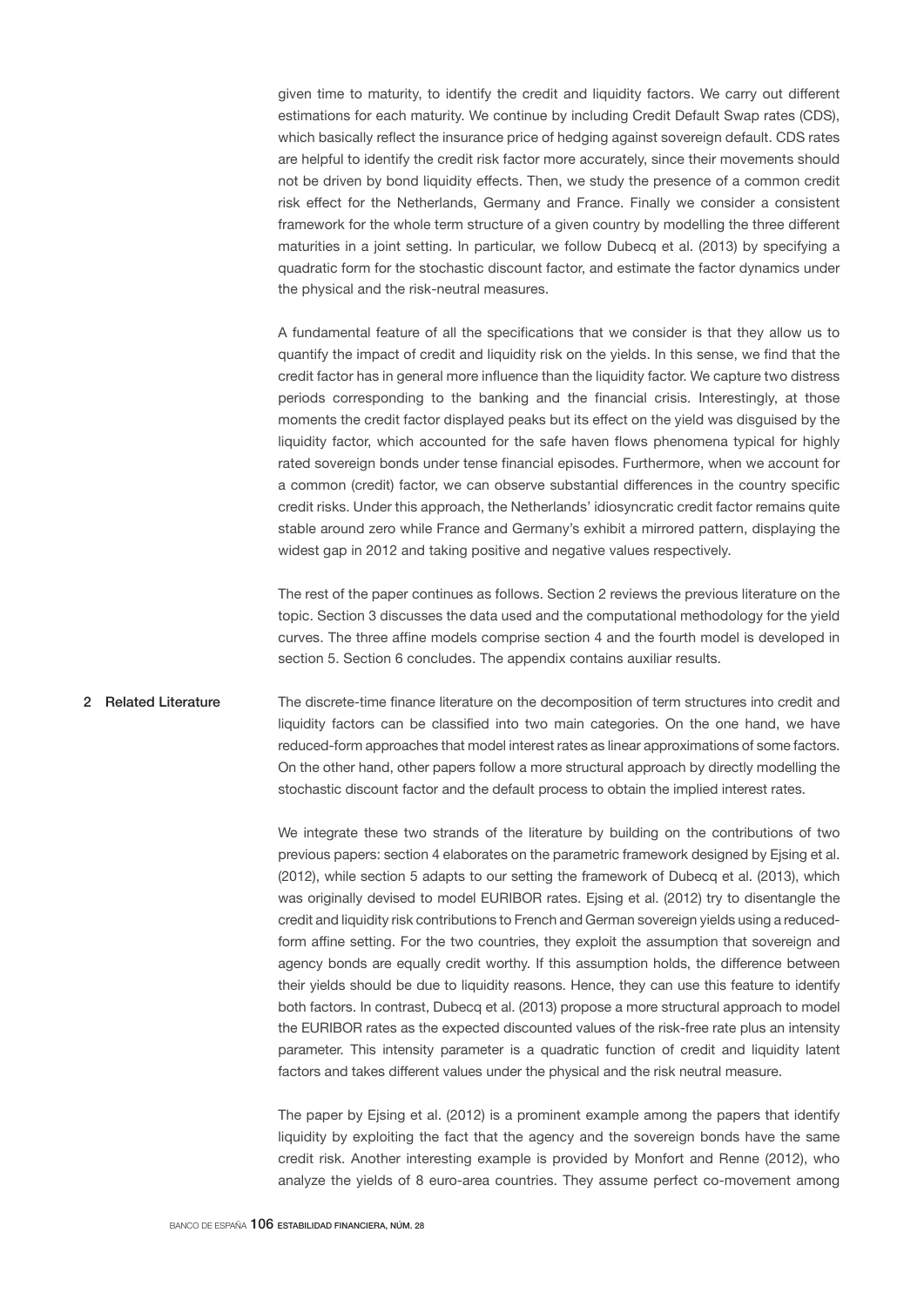countries in the liquidity factor and proxy it by the spread between the German Bund and the KfW (German agency) emissions. Similarly, Schwarz (2013) proposes a multi-country European model in which liquidity is proxied by the spread between the sovereign German bond and the KfW bond. However, she also proposes a credit measure "defined as the daily spread between actual unsecured interbank borrowing rates paid by banks that are relatively good credit risks versus those that are relatively bad credit risks". Another interesting example is Liu et al. (2006), who jointly model sovereign, repo and swap term structures as an affine five-factor model, two of them accounting for credit and liquidity risk. Favero et al. (2008) use the bid-ask spread to capture liquidity risk and the spread between the US sovereign yield and the US corporate swap rate for credit risk. Lastly, Dubecq et al. (2013) proxy liquidity premia by the first principal component of the KfW Bund spread, Tbill-repo spread and a factor based on a ECB survey, and credit premia by the first principal component of 36 Eurozone banks' CDS rates.

Ejsing et al. (2012) and Liu et al. (2006) model yields as linear functions of some factors. In contrast, Dubecq et al. (2013) make use of the quadratic Kalman filter designed by Monfort et al. (2013). Other researchers using a quadratic approach are Ahn et al. (2002), who also compare the performance of affine and quadratic term structure models and claim that the second outperform the first; and Constantinides (1992), who presents a model that "allows the term premium to change sign as a function of the state (variables) and the term to maturity and also allows for shapes of the yield curve that are observed (...) but are disallowed in the Cox, Ingersoll, and Ross (1985) model."

We have obtained from Datastream daily yield data of fixed coupon sovereign and agency bonds for France, Germany, the Netherlands and Spain between January 2, 2007, and February 27, 2014. We consider the bonds issued by the main agencies in these countries (respectively CADES, KfW, BNE and ICO). These agencies are not fully comparable in terms of their activity. For example, the Spanish agency ICO works mainly providing loans to targeted companies, but the German KfW has a much broader scope, including mortgages, environmental and developing projects and also business financing. In any case, for our purposes the relevant common feature is that all these agencies have their debt backed by their respective governments. This implies that ex-ante their bonds have the same creditworthiness as the bonds issued by the sovereign. 3 Data and Yield Curve Computation

> Chart 1 shows the historical times to maturity in years for the agency bonds that are closer than 15 years to their maturity. We can observe a scarcer number of bonds for BNE and especially ICO. Unfortunately, this forces us to postpone the starting date of the sample for Spain to January 2 2010.

> For each day and issuer, we have computed a yield curve using the popular Nelson and Siegel (1987) formula

$$
y(\tau) = \beta_0 + \beta_1 \frac{1 - e^{-\tau \lambda}}{\tau \lambda} + \beta_2 \left[ \frac{1 - e^{-\tau \lambda}}{\tau \lambda} - e^{-\tau \lambda} \right],
$$
\n(1)

where  $y(\tau)$  denotes the yield to maturity. The three additive terms can be interpreted as level, slope and curvature factors as described by Litterman and Sheinckman (1991). Alternatively,  $\beta_0$  can be interpreted as a long term factor (constant loading),  $\beta_1$  as a short term factor (the loading decreases fast to 0 with time to maturity  $\tau$ ) and  $\beta_2$  a medium term factor (hump shaped loading in  $\tau$  whose right tail tends to 0). Furthermore, to transform a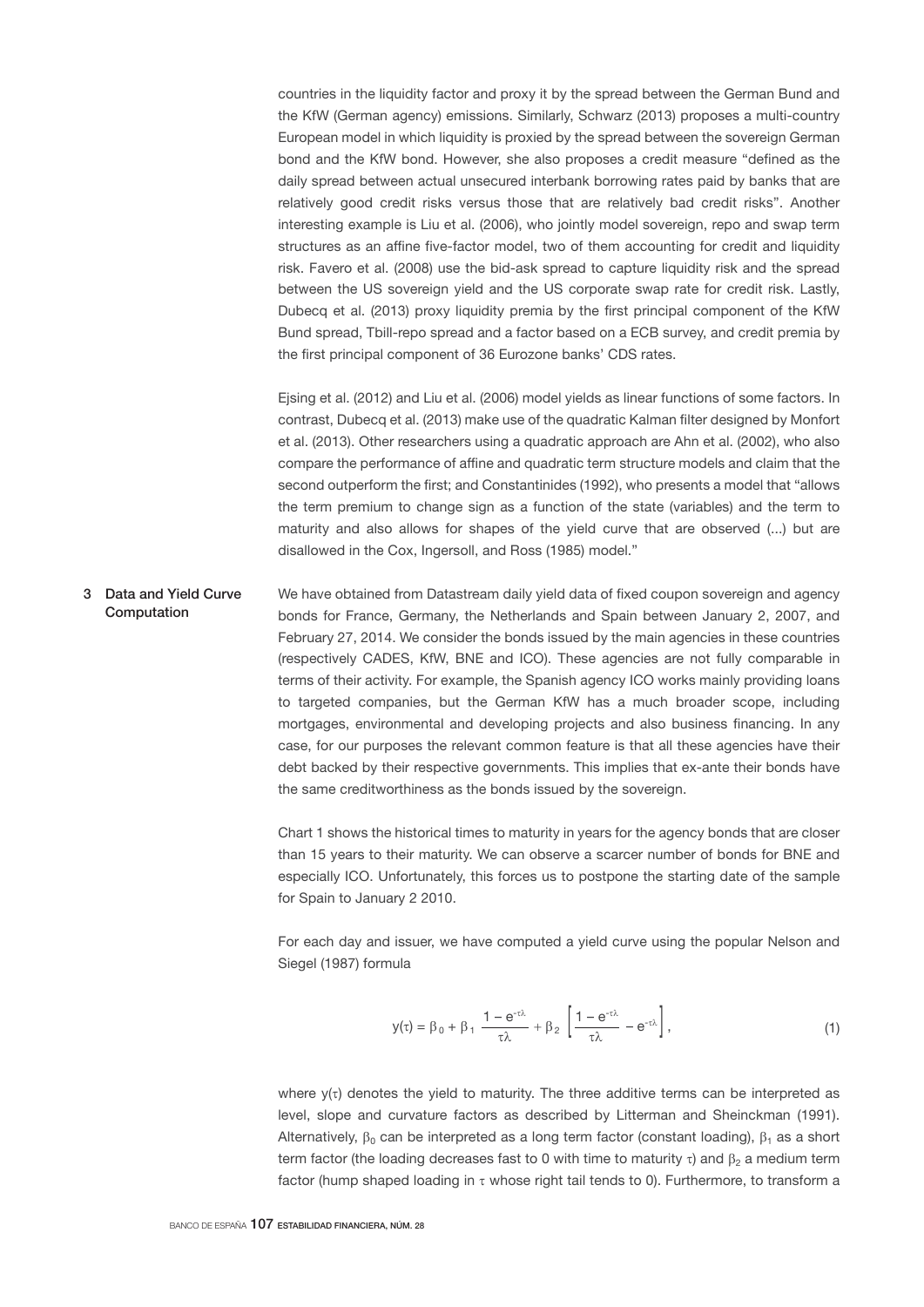## TIME TO MATURITY OF THE AGENCY BONDS IN THE DATABASE CHART 1



SOURCES: Author's elaboration using data from Datastream.

NOTES: The time to maturity is expressed in years. The graphs have been truncated at the 15 year maturity, since our analysis is focused on the 2, 5 and 10 year maturities.

> computationally intensive numerical optimisation problem into simple least squares, we set  $\lambda = 0.0609$  as suggested by Diebold and Li (2006), which maximizes the loading of  $\beta_2$ for  $\tau = 29.45$ , or roughly speaking, 30 months, in consonance with its medium term interpretation.

> We have disregarded all bonds maturing before one year to avoid the distortions caused by abrupt variations of the yields close to expiration. Besides, yields that are two standard deviations away from their daily means are eliminated. For the case of the agencies, we also reject yields that are 200 basis points above or below the yield curve of the corresponding sovereign. Once all the daily yield curves are computed, we collect the yields to maturity for the 2, 5 and 10 year time-horizons and obtain the weekly median to further eliminate possible outliers. Chart 2 shows the evolution of these series for all issuers. We can observe that, prior to the financial crisis beginning in the autumn of 2008, the differential between sovereign and agency bonds was very small and the term structure was relatively flat. In addition, the yields from the different countries were very similar. As the crisis unfolded, we can observe growing differentials between sovereign and agency bonds and a steepening of the term structure within each country. As expected, the agency bond yields generally lie above their sovereign yields counterparts. In addition, we can also notice widening differentials across countries. In particular, the European sovereign crisis starting in 2010 barely affected France, Germany and Netherlands compared to Spain, which suffered a substantial increase in both sovereign and agency vields.<sup>1</sup>

<sup>1</sup> See Castro and Mencía (2014), for a thorough discussion of the differentials between Euro-area sovereign bonds.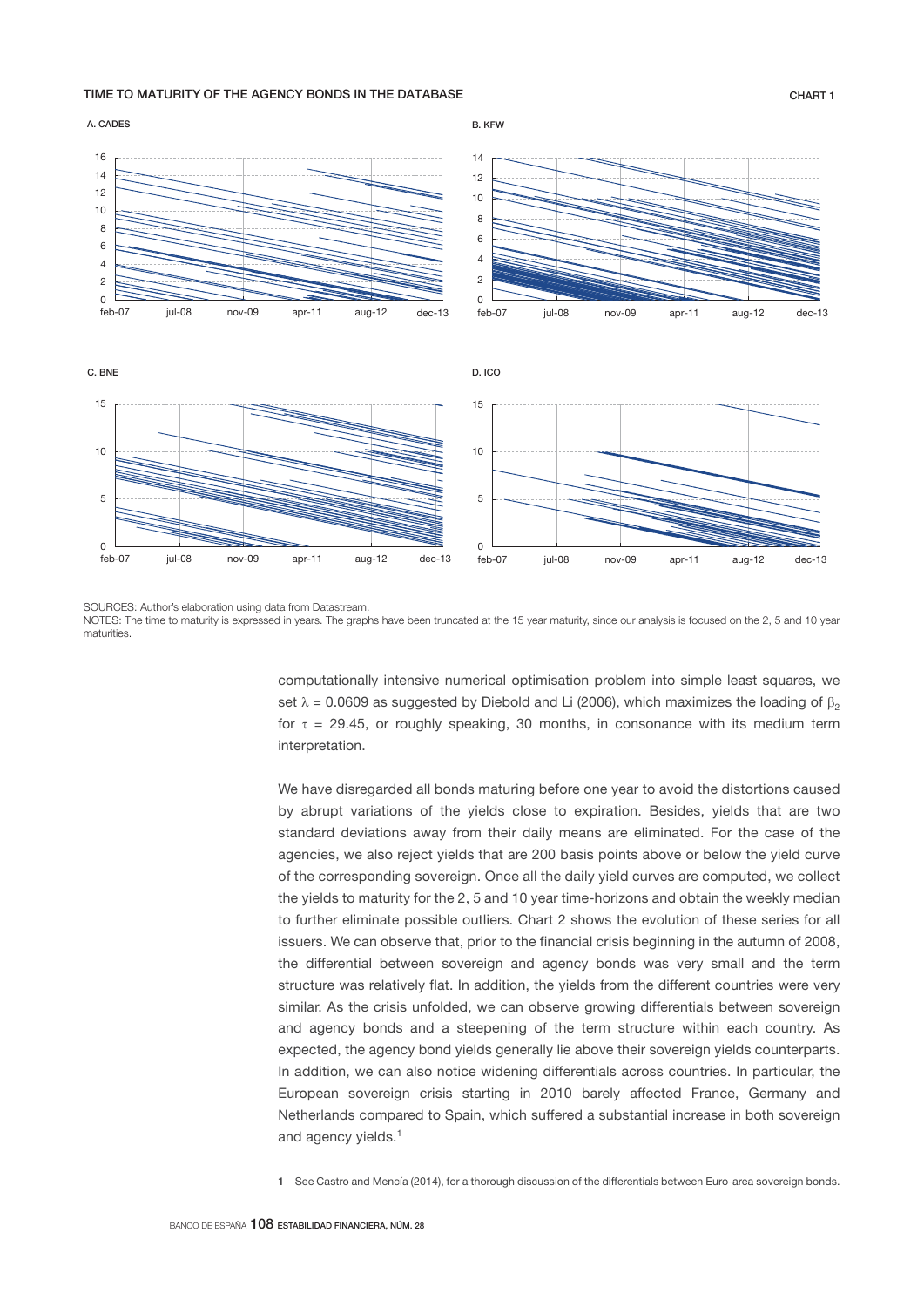## SOVEREIGN AND AGENCY YIELDS FOR CONSTANT MATURITIES CHART 2

### — 100<br>jan-07  $\Omega$ 100 200 300  $400$ 500 600 700 jan -07 jan -08 jan -09 jan -10 jan -11 jan -12 jan -13 jan -14 A. FRANCE —أ 100-<br>107-ian  $\Omega$ 100 200 300 400 500 600 700 jan -07 jan -08 jan -09 jan -10 jan -11 jan -12 jan -13 jan -14 B. GERMANY ـــا 100-<br>10- jan  $\Omega$ 100 200 300 400 500 600 700 jan -07 jan -08 jan -09 jan -10 jan -11 jan -12 jan -13 jan -14 C. NETHERLANDS  $\Omega$ 100 200 300 400 500 600 700 800 900 jan -07 jan -08 jan -09 jan -10 jan -11 jan -12 jan -13 jan -14 D. SPAIN

### SOURCE: Author's elaboration using data from Datastream.

NOTES: The constant maturity yields have been obtained by applying the Nelson and Siegel (1987) formula to the raw data. The two, five and ten year maturities are represented with blue, red and green lines, respectively. Sovereign yields are plotted using dark coloured lines, while the analogous agency yields are plotted with light coloured dotted lines. Agency yields for Spain are not plotted prior to January 2, 2010.

> As mentioned in the introduction, we take the OIS rate (at 2, 5 and 10 years) as a proxy for the risk-free rate. The OIS is a fixed for floating interest rate swap that places in the floating leg the Euro overnight index average. $2$  Before the crisis, it was common to consider interbank offered rates (e. g. LIBOR, EURIBOR...) for this purpose. However, the great recession has heavily questioned the validity of that assertion [see Dubecq et al. (2013)]. Chart 3 illustrates this fact, displaying the overlapping between the OIS and EURIBOR 3-month rates before 2007 and a gap after. OIS is generally considered a better proxy of the risk-free rate because it does not imply large transactions of capital as no principal is exchanged and also because it enjoys credit and netting enhancement mechanisms, such as margin accounts.<sup>3</sup> The reason as for why CDSs are taken as a proxy for credit risk is straightforward as they basically constitute insurance against sovereign default. The data for the OIS and the CDS rates have also been downloaded from Datastream.

In this section, we initially apply, with some minor changes, the model by Ejsing et al. (2012) to the four countries in our database. Then, we continue with two extensions. First, we include CDS sovereign rate data in the measurement equation to enhance the identification of the factors. And secondly, we pool all the countries in a joint framework to estimate a common European factor. 4 Affine Models

<sup>2</sup> The European Banking Federation defines the EONIA as "... the effective overnight reference rate for the euro. It is computed as a weighted average of all overnight unsecured lending transactions in the interbank market. undertaken in the European Union and European Free Trade Association (EFTA) countries".

<sup>3</sup> Bomfim (2002) mentions three main credit enhancement mechanisms: "(i) credit triggers clauses, which give the higher-quality counterparty the right to terminate the swap if its counterparty's credit rating falls below, say, BBB, (ii) the posting of collateral against the market value of the swap, and (iii) requirements to obtain insurance or guarantees from highly-rated third parties".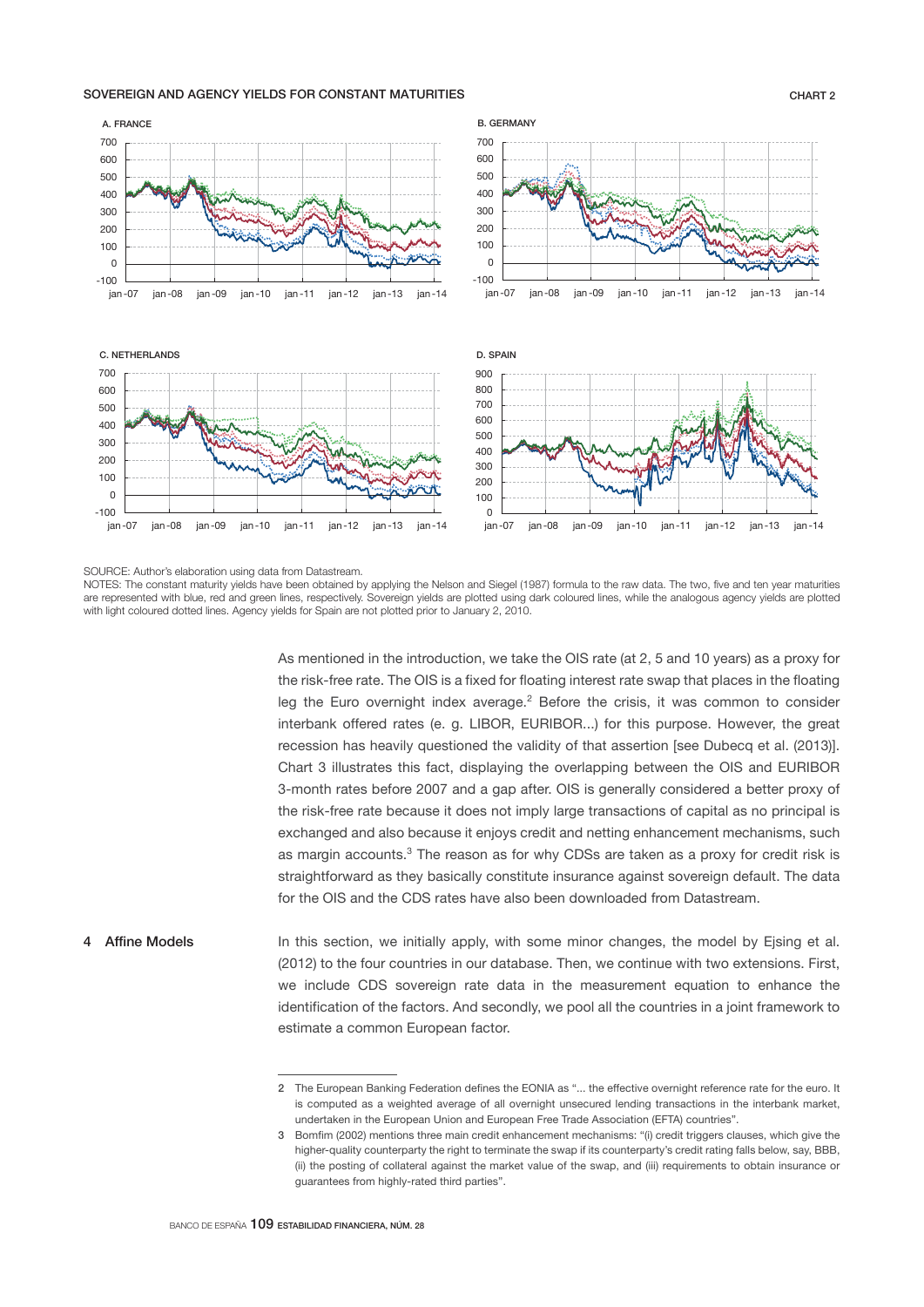## HISTORICAL EVOLUTION OF THE THREE-MONTH EURIBOR AND OIS RATES THE CHART 3



SOURCE: Datastream.

4.2 BENCHMARK MODEL

We define the spread of bond i at time t as  $s_{i,t} = y_{i,t} - r_t$ , where  $y_{i,t}$  is the yield to maturity of the bond i at time t, and  $r_t$  is the risk-free rate at time t (proxied by the OIS).

Ejsing et al. (2012) propose a model in which the spreads between the yield to maturity of the bonds and the risk-free rate are linear functions of credit and liquidity risk. Instead, we consider affine functions of the factors, which do not impose zero intercepts. In particular, we consider the following state space model:

$$
\text{Measurement}: \mathbf{s}_{t} = \begin{pmatrix} \delta_{\text{sov}} \\ \delta_{\text{agn}} \end{pmatrix} + \begin{pmatrix} 1 & 1 \\ 1 & \theta \end{pmatrix} \mathbf{x}_{t} + \epsilon_{t}, \tag{2}
$$

$$
\text{transition}: \mathbf{x}_{t} = \begin{pmatrix} \alpha_{c} & 0\\ 0 & \alpha_{1} \end{pmatrix} \mathbf{x}_{t-1} + \mathbf{v}_{t},\tag{3}
$$

where  $s_t = (s_{sov,t}, s_{agn,t})'$  is the vector containing the sovereign and agency spreads at time t, while  $x_t = (x_{c,t}, x_{t,t})'$  is the vector containing the credit and liquidity latent factors, respectively. We assume that the residuals are Gaussian and independent, so that  $x$ . captures all the correlation between the bond yields. Specifically,  $\epsilon_t \sim$  iid N [0, $\sigma^2 I_2$ ] and  $v_t$ ~ iid N [ 0,diag ( $\omega_v$ )], where  $\omega_v = (\sigma_{vc}^2, \sigma_v^2)$ ,  $\sigma_{vc}^2 = 1 - \alpha_c^2$  and  $\sigma_v^2 = 1 - \alpha_1^2$  to fix the otherwise undetermined scale of the latent vector  $x_t$ .

We assume that the autoregressive terms  $\alpha_{\rm c}$  and  $\alpha_{\rm l}$  are smaller than one in absolute value. Thus, we implicitly assume that the yields are stationary and mean-reverting. Notice that we assume that the credit and liquidity risk factors are conditionally and unconditionally independent. Ejsing et al. (2012) show that this is a necessary condition for identification in this framework. In any case, this orthogonality assumption is empirically sensible, as the correlation between the proxies for credit and liquidity risk tends to deliver values close to zero in practice.

Notice that all the loadings are normalised to 1 except for the one on liquidity in the agency equation. This is the key for the identification of the two factors. In order to identify the two components of  $x_t$ , the liquidity loading for the agency spreads  $\theta$  should be different from 1. In other words, the contribution of the credit factor to both agency and sovereign bonds yields is the same, while it is different on the liquidity side. For the sovereign it will just be  $x_{1t}$ and for the agency  $\theta x_{1t}$ .

<sup>4</sup> Ejsing et al. (2012) do allow for different (and constant) variances for <sub>t</sub>. They do also estimate  $\sigma$   $^{2}_{\rm sc}$  and  $\sigma$   $^{2}_{\rm vl}$  . Our more parsimonious approach implies that  $V(x_t) = I_2$ .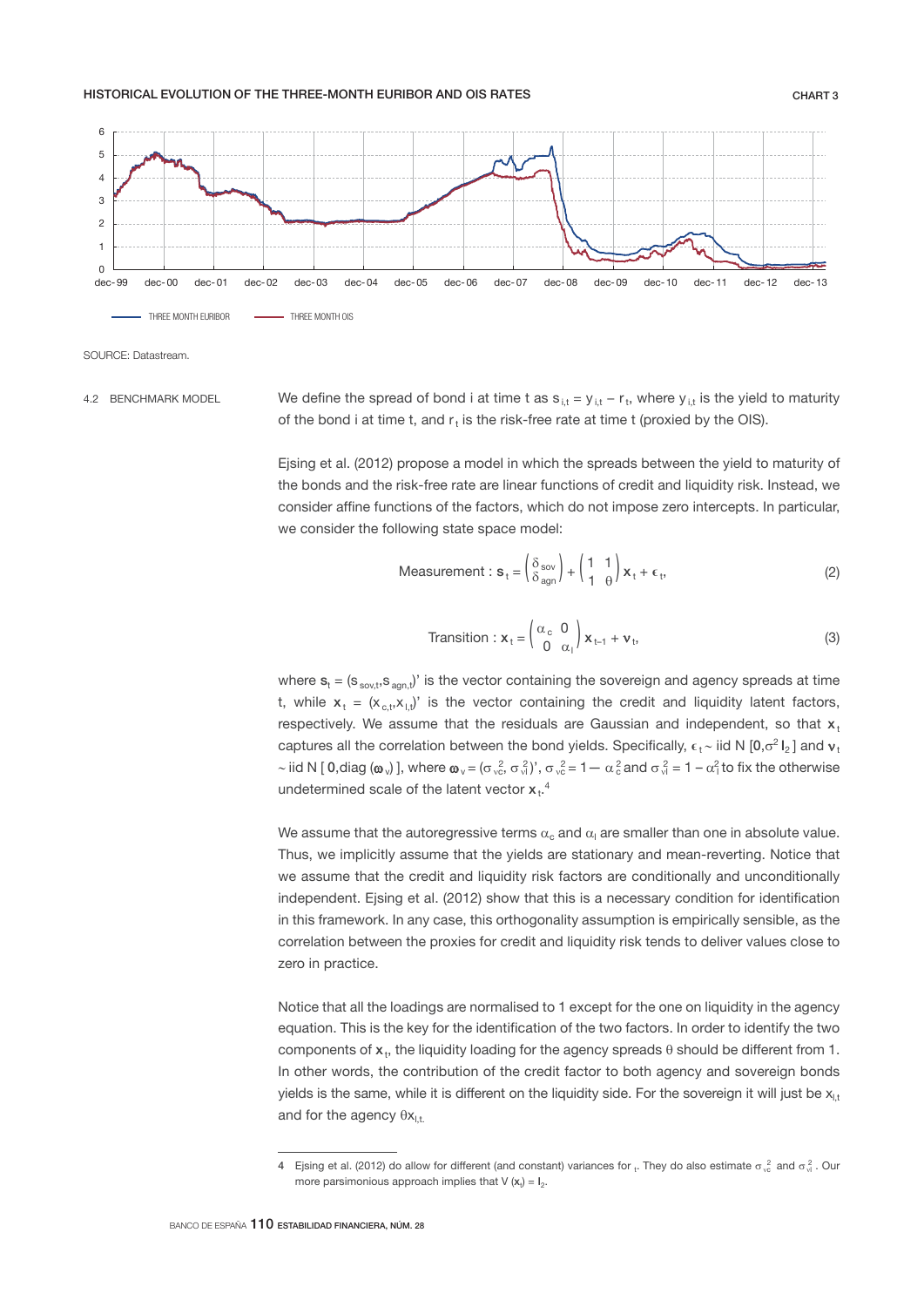To grasp the intuition, we can succinctly represent the spread as the sum of two components:

$$
spread_i = credit premium_i + liquidity premium_i, \qquad (4)
$$

for  $i = \{sov,agn\}$ . In general, we should expect less credit-risky bonds to be pricier than more credit-risky bonds; a higher probability of default pushes the yield up and is translated in our model as a positive credit factor, especially under financial distress. On the contrary, more liquid bonds will experience an appreciation in their price or equivalently a lower yield. This phenomenon is intensified during market downturns, where agents generally want to hold in their portfolio a larger proportion of safe and liquid assets, such as sovereign bonds. This capital flows are known in the finance literature as safe haven flows [Longstaff (2004)]. In our model, the liquidity factor decreases, or even becomes negative, to reflect better liquidity conditions. For the agencies, what matters is the product  $\theta x_{\vert,t}$ . Since s <sub>agn,t</sub>  $>$  s sov<sub>t</sub> in general, we have that

$$
S_{agn,t} - S_{sov,t} = \delta_{agn} - \delta_{sov} + (\theta - 1) x_{l,t} > 0.
$$
 (5)

In principle, we expect  $x_{1,t}$  to be smaller than zero on average, so that a higher liquidity enters in our model through a more negative value of  $x<sub>l</sub>$ , that reduces the yields. If that is the case, assuming that the impact of the intercepts in (5) is negligible, we should expect  $\theta$  to be smaller than one.

Table 1.A shows the estimates of  $\theta$  at the 2, 5 and 10 year horizons for the four countries. We have carried out different estimations for each country and maturity. As expected, all the estimates are smaller than 1. In fact, almost all of them are negative and significantly

# PARAMETER ESTIMATES OF THE BENCHMARK MODEL TABLE 1

## A. LIQUIDITY LOADING ON THE AGENCY SPREADS (θ). ALL MATURITIES

| Maturity | France   | Germany  | Netherlands | Spain    |
|----------|----------|----------|-------------|----------|
| 2 years  | $-0.290$ | $-3.797$ | $-1.094$    | 0.150    |
|          | (0.075)  | (0.189)  | (0.105)     | (0.073)  |
| 5 years  | $-0.022$ | $-1.639$ | $-0.599$    | $-0.063$ |
|          | (0.062)  | (0.141)  | (0.048)     | (0.151)  |
| 10 years | $-0.166$ | $-0.648$ | $-0.599$    | $-1.366$ |
|          | (0.039)  | (0.068)  | (0.048)     | (0.111)  |

## B. REMAINING PARAMETERS. FIVE YEARS TO MATURITY

|                       | France  | Germany  | Netherlands | Spain   |
|-----------------------|---------|----------|-------------|---------|
| $\delta_{_{\rm SOV}}$ | 0.192   | $-0.010$ | 0.117       | 2.281   |
|                       | (1.298) | (1.405)  | (1.344)     | (0.911) |
| $\delta_{\text{agn}}$ | 0.282   | 0.233    | 0.358       | 2.629   |
|                       | (0.889) | (1.942)  | (1.107)     | (0.497) |
| $\alpha_{c}$          | 0.999   | 1.000    | 0.999       | 0.972   |
|                       | (0.000) | (0.034)  | (0.034)     | (0.003) |
| $\alpha$              | 0.999   | 1.000    | 0.999       | 0.994   |
|                       | (0.034) | (0.033)  | (0.034)     | (0.002) |
| σ                     | 0.006   | 0.015    | 0.000       | 0.000   |
|                       | (0.003) | (0.002)  | (0.008)     | (0.021) |

SOURCE: Author's elaboration using data from Datastream.

NOTE: The parameters have been obtained by maximum likelihood from different estimations for each country and maturity. Standard errors are reported below the estimates in parenthesis.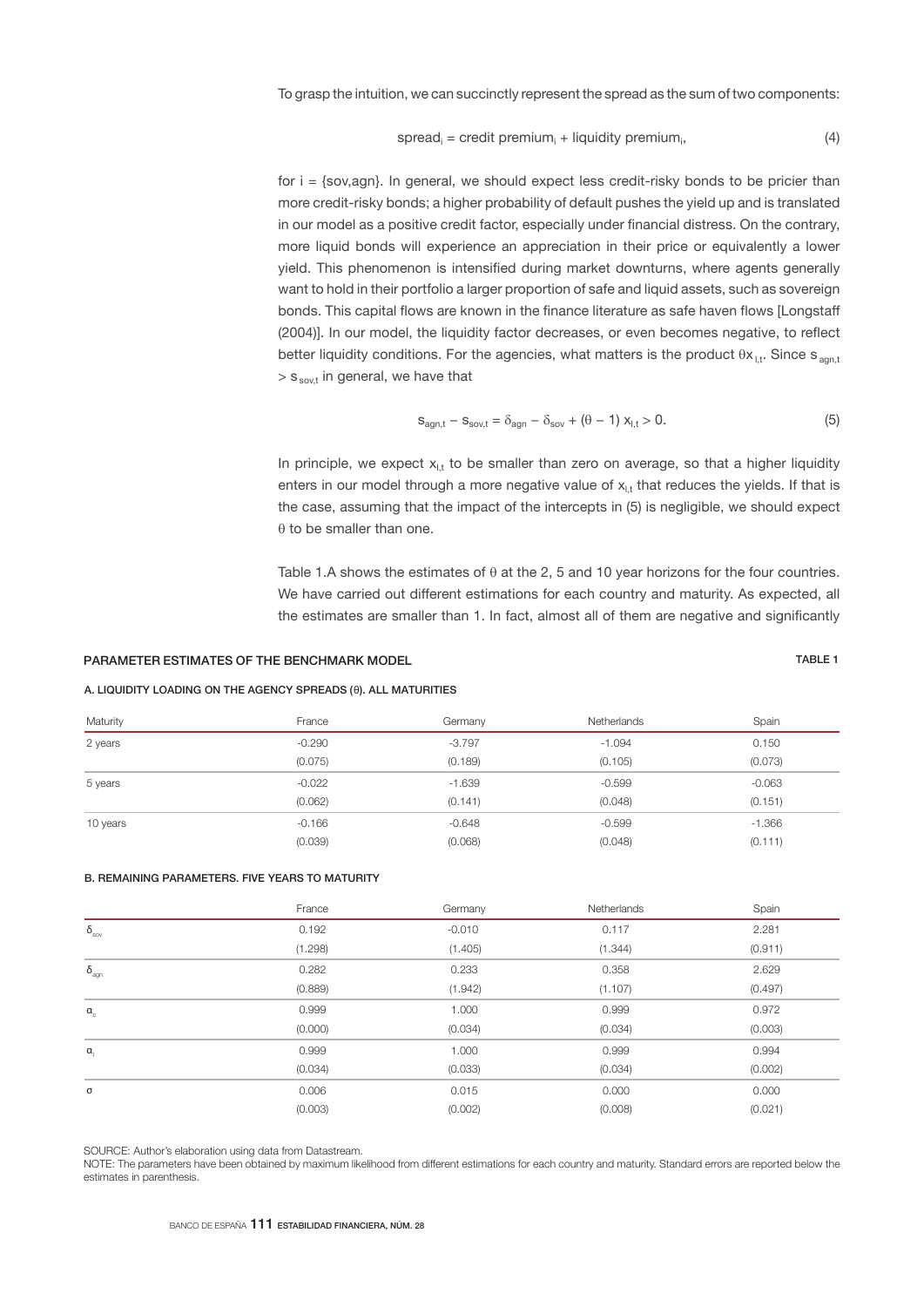different from 1. Except for Spain, the coefficients tend to be smaller for the shortest horizon, which might imply that liquidity risk differentials between sovereign and agency bonds diminish with the horizon. Table 1.B shows the remaining parameters of the model, only for the five-year horizon for the sake of brevity. We can observe that the intercept terms are not significant except for Spain, where they increase with the time to maturity and the relationship  $\delta_{\rm sov} < \delta_{\rm aon}$  always holds. In contrast, the estimates show that the two latent factors are very persistent in all countries.

Chart 4 shows the filtered credit and liquidity factors. The credit risk factors reflect two crises: the 2008-2009 financial crisis and the 2011-2012 European sovereign crisis. According to this specification, Germany and the Netherlands were more severely hit by the first crisis, while the second crisis was relatively more important for France and especially Spain. The liquidity factor, which is generally negative over the sample, tends to reduce sovereign yields, but it leaves agency yields almost equal to the credit risk factor. Thus, the credit factor generally dominates over the liquidity factor, with the only exception of the German agency KfW. In this case, Chart 4.C shows that the liquidity crisis affected the liquidity of KfW bonds more than credit risk at the short term, and it had a non-negligible impact over the long maturities as well. For the sovereign bonds and the remaining agency bonds, the credit risk factor is much larger in magnitude than the liquidity factor. Therefore, we can conclude that the financial crisis was driven by both credit and liquidity factors, while the sovereign crisis was mainly driven by credit risk concerns. From a term structure perspective, we can observe that the credit risk factors are increasing with the time to maturity after 2012 for all countries. Before 2012 there is not a clear differentiation between different maturities. In contrast, there is not a stable pattern on the term structure of the liquidity factors.

The nature of the financial crisis differs across countries, due in part to the fact that different EU member countries have undergone different situations in their financial systems and their real economies. For example, Dutch banks were among the most exposed in Europe to American financial markets and after the Lehman bankruptcy in 2008 and the consequent spread of the storm to both sides of the Atlantic, the government had to partially nationalize some institutions, such as Fortis, and took measures to strengthen the deposit guarantee scheme [Masselink and Den Noord (2009)]. German banks, however, suffered from their originate-to-distribute business model, which basically consisted in expanding the lending capacity through collateralised debt obligations and other securities of the sort. By 2009 several German institutions had to be recapitalised by the government and a "bad-bank" was created to transfer all nonperforming securitised assets. In all cases, the assistance provided by national governments contributed to reduce the financial tensions, though it was translated into increasing sovereign risk. This, added to the possible understanding of a tacit and implicit guarantee by the government to banks, lead to the sovereign debt crisis three years later. At this stage, the unconventional monetary policy measures taken by the ECB (e. g. Long Term Refinancing Operations, Outright Monetary Transactions...) as well as the measures taken in coordination with financial authorities (e. g. Stress tests in Spain) eventually brought back calm to the financial arena.

As a validity check of the model, we compare the CDS rates on the sovereign bonds with the estimated credit factors in Chart 5. We focus on the 5 year time to maturity due to its higher liquidity. CDS rates are a very popular proxy for the credit risk of bonds as they essentially provide insurance against default. As we can see in the picture, the lines move closely, which supports our findings. We can also observe that CDS rates are generally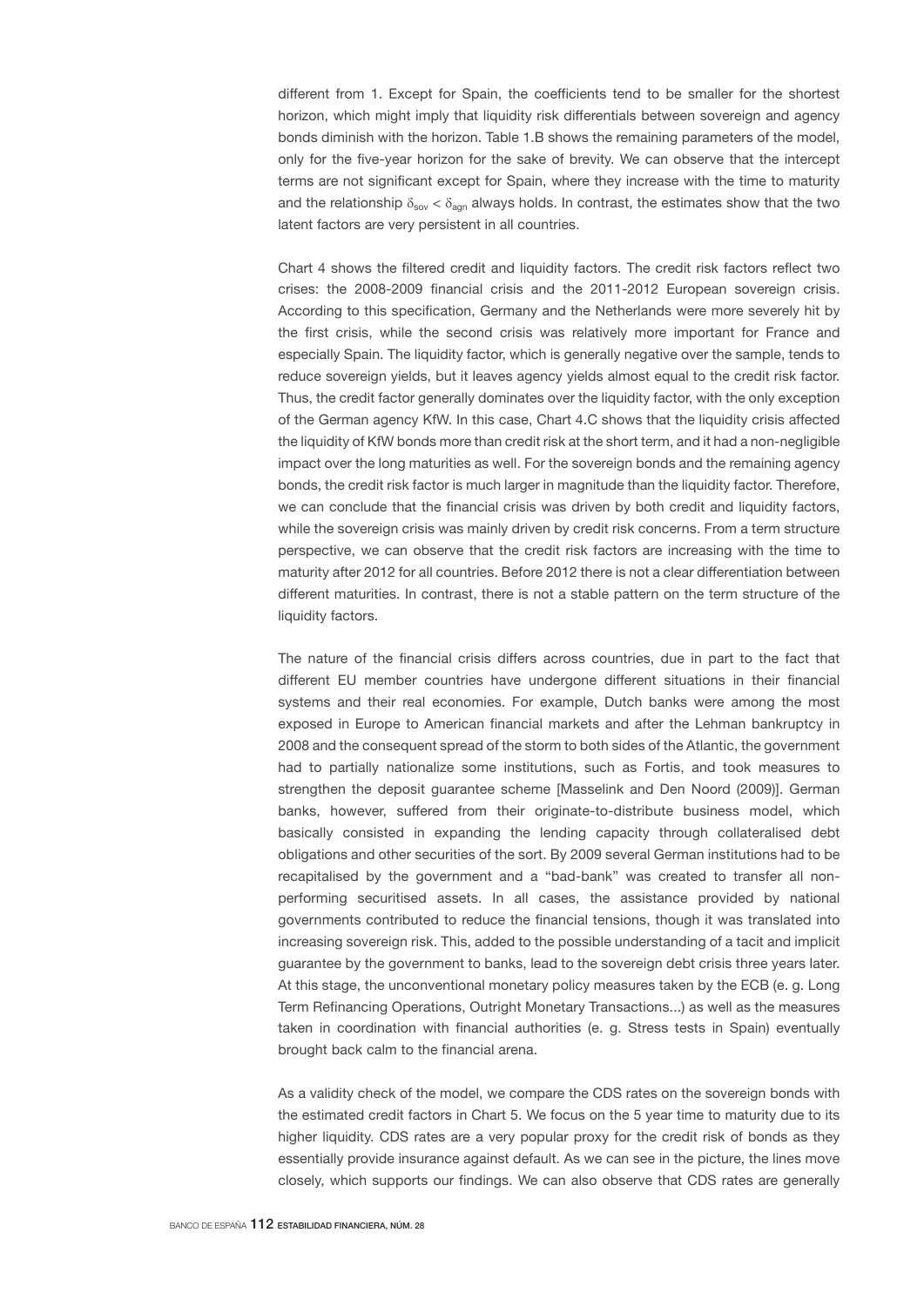## CREDIT AND LIQUIDITY FILTERED FACTORS FROM THE BENCHMARK MODEL CHART 4

2.0 j

A. FRANCE. SOVEREIGN



2.0

B. FRANCE. AGENCY j

SOURCE: Author's elaboration using data from Datastream.

NOTES: The two, five and ten year maturities are represented with blue, red and green lines, respectively. The credit factors are plotted using dark colured lines, while the analogous liquidity factors are plotted with ligth coloured dotted lines. The factors for Spain cannot be reliably computed prior to January 2, 2010.

> above the credit factors. This might reflect the higher illiquidity of these assets, though this assertion must be considered as a tentative explanation; a possible line of research could be started in this direction.

Given the implications of Chart 5 and the arguments provided in the last paragraph, a natural extension of the previous model would include CDS rates into the measurement equation. In this way, we enhance the identification of the factors by considering an 4.2 ADDING CDSs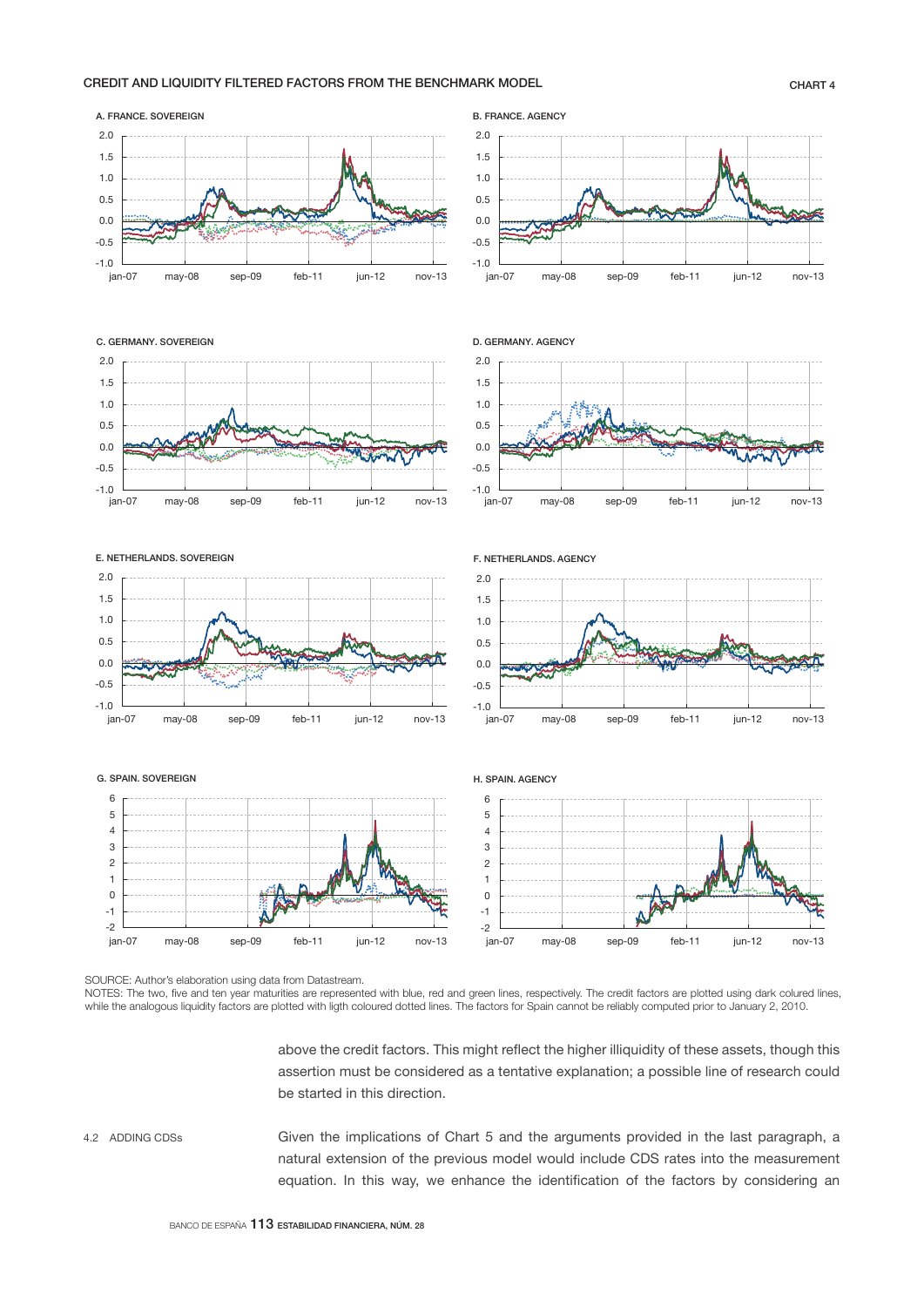## CREDIT FACTORS AND CDS RATES. FIVE YEARS TO MATURITY CHART 5



SOURCE: Author's elaboration using data from Datastream. NOTES: The plotted credit factors have been obtained using the benchmark model. The credit factor for Spain cannot be reliably computed prior to January 2, 2010.

additional source of information. The resulting state-space model is characterised by the following enlarged measurement equation:

$$
\begin{pmatrix} \mathbf{s}_t \\ \mathrm{cds}_t \end{pmatrix} = \begin{pmatrix} \delta_{\mathrm{sov}} \\ \delta_{\mathrm{agn}} \\ \delta_{\mathrm{cds}} \end{pmatrix} + \begin{pmatrix} 1 & 1 \\ 1 & \theta \\ 1 & 0 \end{pmatrix} \mathbf{x}_t + \epsilon_t,
$$
 (6)

where cds<sub>t</sub> denotes the CDS rate for the corresponding sovereign bond,  $\delta_{\text{eds}}$  denotes the intercept in the CDS equation,  $\epsilon_t$  ~ iid N (0,  $\sigma^2 I_3$ ) and (3) would still be the transition equation in this case. Notice that the credit factor loading in the CDS equation is one, the same as in the sovereign bond equation, while the liquidity factor loading is 0. The same considerations about  $\theta$  and the liquidity factor explained in subsection 4.1 apply here as well.

Chart 6 shows the filtered credit and liquidity factors resulting from the estimation of (6), together with the 5 year CDS rates. The dynamics of the factors are similar to those observed for the benchmark model. Once again, we capture the two distress periods corresponding to years 2009 and 2012. The credit factor still shows a higher impact on the yields than the liquidity factor. However, now the effect of the sovereign crisis on German bonds is slightly different. Cahrt 6.C shows that there was indeed a deterioration of credit risk in Germany during the sovereign crisis, but it was compensated by the negative liquidity factor that reduced its sovereign yield to almost zero. Thus, German sovereign bonds were actually perceived as riskier, but their yields could stay low thanks to their increasing demand (here captured by the liquidity factor). In contrast, the German agency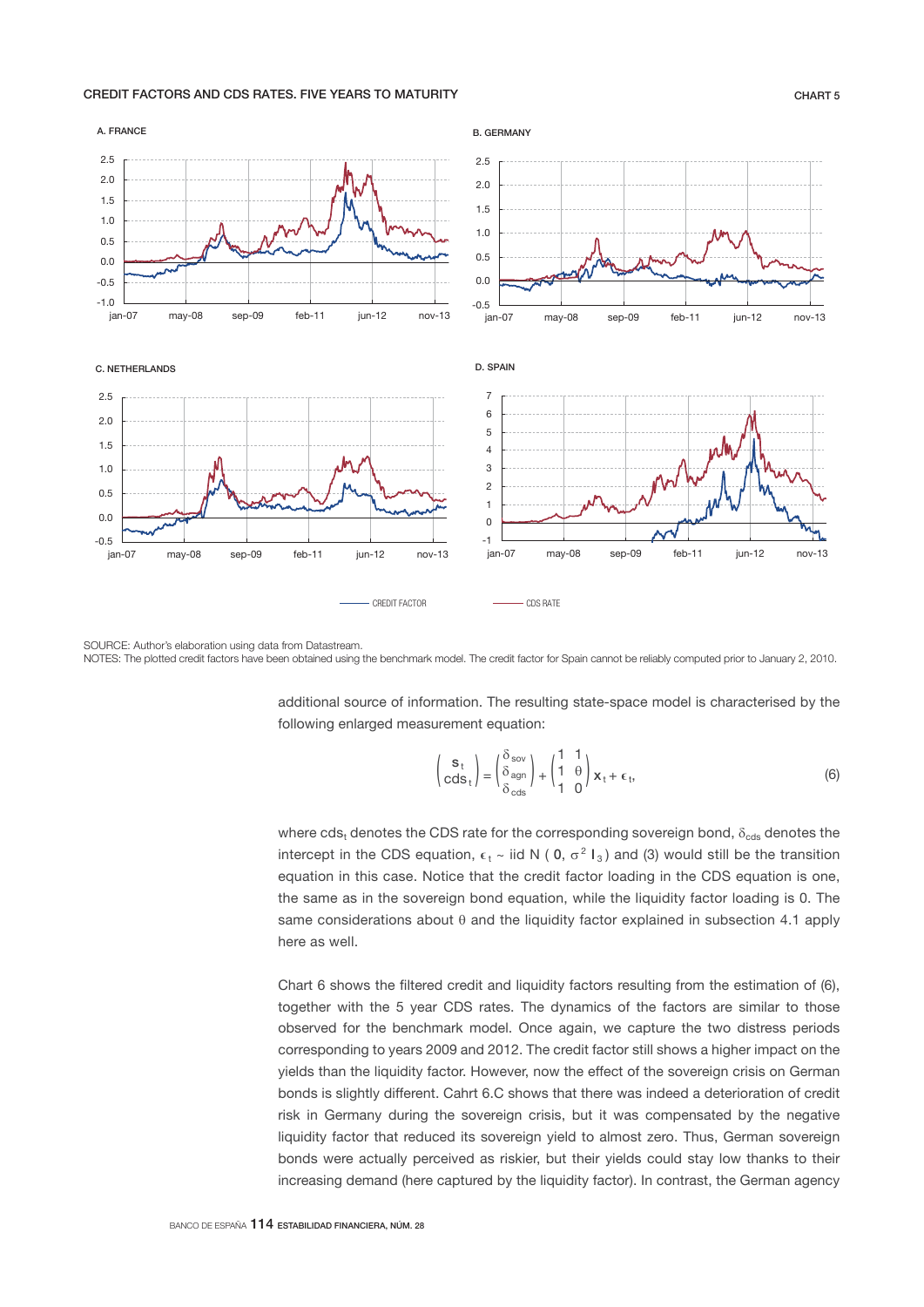## CREDIT AND LIQUIDITY FILTERED FACTORS FROM THE EXTENDED MODEL WITH CDS DATA CHART 6

### -1.5  $-1.0$ -0.5 0.0 0.5 1.0 1.5 ں.∠<br>2.0 2.5 3.0 j

B. FRANCE. AGENCY

D. GERMANY. AGENCY

F. NETHERLANDS. AGENCY



## C. GERMANY. SOVEREIGN

A. FRANCE. SOVEREIGN





### E. NETHERLANDS. SOVEREIGN



### G. SPAIN. SOVEREIGN

-3 -2 -1  $\overline{0}$ 1 2 3 4  $\frac{6}{5}$ 6 7 J



ـــا 1.5-<br>ian-07 -1.0 -0.5  $0.0$ 0.5 1.0 1.5 2.0 2.5 3.0 



SOURCE: Author's elaboration using data from Datastream.

NOTES: The two, five and ten year maturities are represented with blue, red and green lines, respectively. The credit factors are plotted using dark coloured lines, while the analogous liquidity factors are plotted with light coloured dotted lines. The 5 year CDS are plotted with yellow lines. The factors for Spain cannot be reliably computed prior to January 2, 2010.

> bond yields did not benefit from such a great liquidity effect. Interestingly, the difference between Spanish CDS rates and the credit factors is more marked than for the other countries. Furthermore, the differential between the CDS rates and the credit factor are comparatively larger than for other countries. This is perhaps due to a larger risk aversion implicit in the Spanish CDS rates during the sovereign crisis. On the light of these new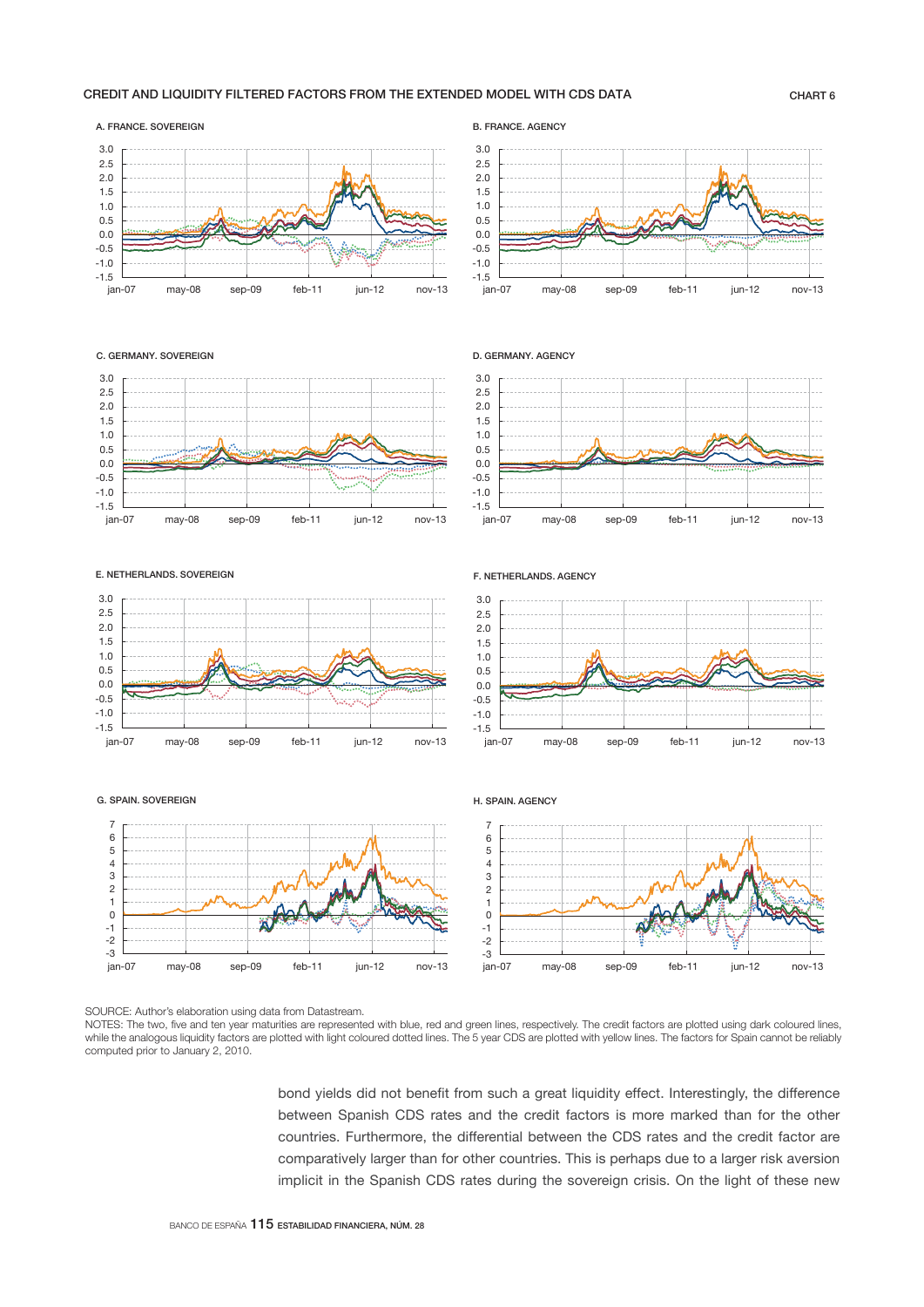## PARAMETER ESTIMATES OF THE MODEL THAT INCLUDES CDS SPREADS TABLE 2

### A. LIQUIDITY LOADING ON THE AGENCY SPREADS (θ). ALL MATURITIES

|          | France  | Germany                  | Netherlands | Spain   |
|----------|---------|--------------------------|-------------|---------|
| 2 years  | 0.741   |                          |             | 0.801   |
|          | (0.026) | $\overline{\phantom{0}}$ |             | (0.022) |
| 5 years  | 0.792   | $-1.253$                 | $-0.403$    | 0.848   |
|          | (0.016) | (0.014)                  | (0.028)     | (0.032) |
| 10 years | 0.998   | 0.740                    | 1.239       | 1.447   |
|          | (0.011) | (0.016)                  | (0.045)     | (0.071) |

## B. REMAINING PARAMETERS. FIVE YEARS TO MATURITY

|                          | France  | Germany  | Netherlands | Spain   |
|--------------------------|---------|----------|-------------|---------|
| $\delta_{\text{sov}}$    | 0.134   | $-0.156$ | 0.110       | 2.074   |
|                          | (1.284) | (1.402)  | (1.353)     | (0.969) |
| $\delta_{\text{agn}}$    | 0.348   | 0.350    | 0.393       | 2.491   |
|                          | (1.155) | (1.597)  | (1.032)     | (0.875) |
| $\delta_{_{\text{cds}}}$ | 0.344   | 0.182    | 0.199       | 2.338   |
|                          | (0.900) | (0.971)  | (0.957)     | (0.572) |
| $a_c$                    | 0.999   | 1.000    | 0.999       | 0.981   |
|                          | (0.000) | (0.001)  | (0.036)     | (0.002) |
| $\alpha_{\rm l}$         | 0.999   | 1.000    | 0.999       | 0.994   |
|                          | (0.000) | (0.038)  | (0.038)     | (0.001) |
| $\sigma$                 | 0.076   | 0.112    | 0.076       | 0.165   |
|                          | (0.002) | (0.002)  | (0.002)     | (0.006) |

SOURCE: Author's elaboration using data from Datastream.

NOTE: The parameters have been obtained by maximum likelihood from different estimations for each country and maturity. Standard errors are reported below the estimates in parenthesis.

> estimates, the sovereign crisis was much more severe than the financial crisis, both in terms of credit and liquidity risk.

> Table 2 shows the parameters obtained in these estimations. The most remarkable difference with respect to Table 1 lies on the signs of the  $\theta$  parameters. Now, they are generally positive and increasing with the time to maturity. They are smaller than one in most estimations, though. The two cases in which they are larger than one are characterised by a positive liquidity factor. The intercepts are once again not statistically different from 0 for all countries but Spain, where still the relationship  $\delta_{\text{agn}} > \delta_{\text{sov}}$  holds.

> In fact, the ordering this time is  $\delta_{\text{aon}} > \delta_{\text{cds}} > \delta_{\text{sov}}$  for all maturities. Lastly, the factors also exhibit a very persistent autoregressive pattern.

> In conclusion, including an extra source of information not only helps to improve the identification of the credit factor, it contributes to the liquidity side of the model as well.

The observed co-movement of the credit and liquidity factors across different countries in Charts 4 to 6 suggests the presence of a common European driver. Given the panel dimensionality of our data, we can identify the factor that generates this effect. In particular, we introduce a common European credit factor in our framework. We exclude Spanish data to use the longest possible complete panel. 4.3 JOINT MODEL, LOOKING FOR A COMMON FACTOR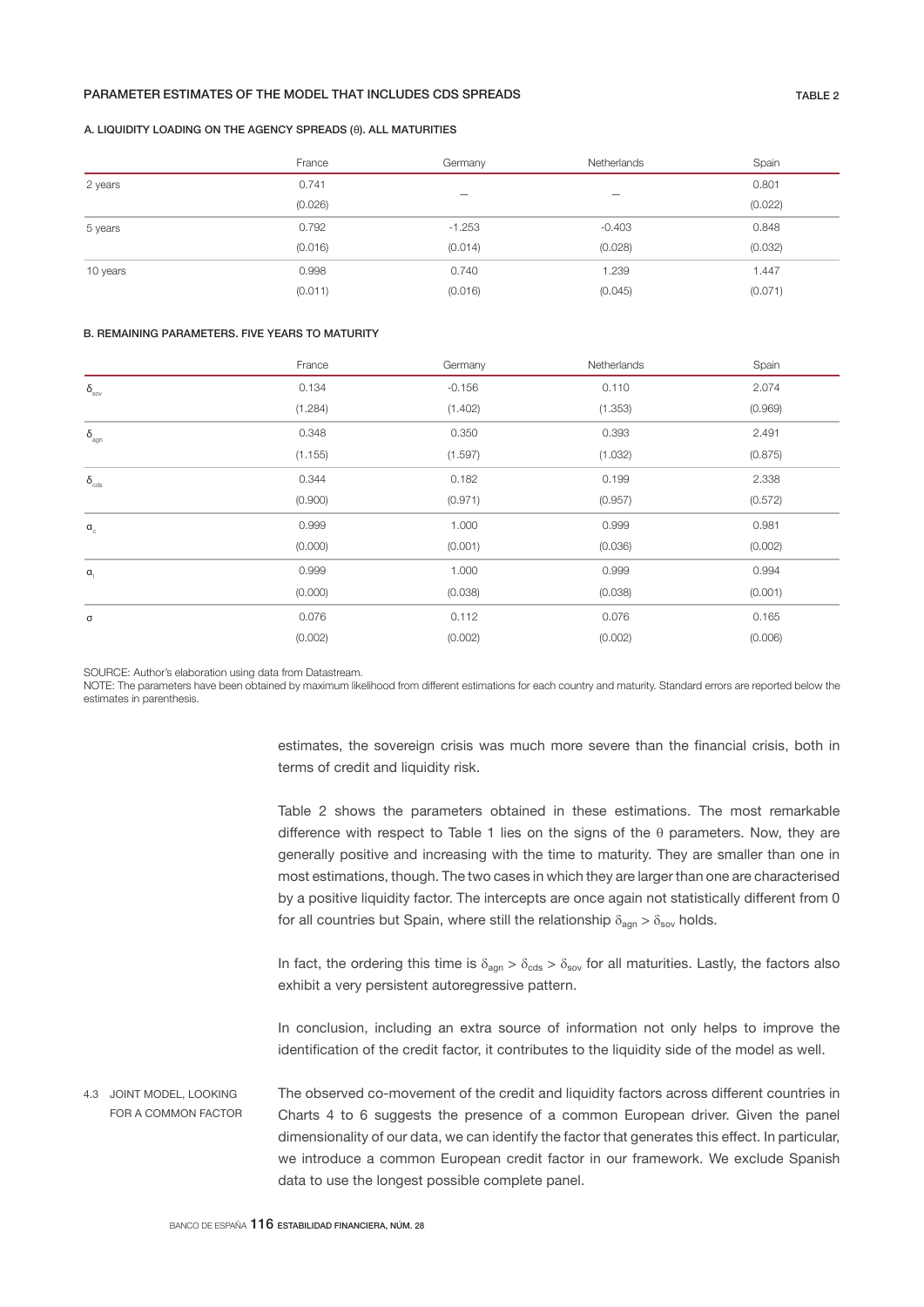Let us denote as  $x_{\text{eust}}$  the factor accounting for the common European credit shock at time t. Then we have:

$$
S_{i,sov,t} = \delta_{i,sov} + X_{\text{eur,t}} + X_{i,c,t} + X_{i,l,t} + \epsilon_{i,sov,t}
$$
 (7)

$$
S_{i,agn,t} = \delta_{i,agn} + X_{eur,t} + X_{i,c,t} + \theta_i X_{i,l,t} + \epsilon_{i,agn,t}
$$
\n(8)

where i is the country indicator (France, Germany or the Netherlands).

As we have done in the previous models, we normalise all the loadings to 1 except for the liquidity loading of the agencies. Thus, the liquidity factor is still the only source of differentiation between agency and sovereign yields.

Table 3.A shows that all the agency liquidity loadings estimates are negative and statistically significant in this model. In this sense, this model reflects the same features as the previous model. In addition, Table 3.B, which reports the remaining parameters for the five-year maturity case, shows that once again we do not obtain statistically significant intercepts for the spreads but we still estimate a very persistent autoregressive process. However, it is more interesting to look at Chart 7, which shows the evolution of the national credit and liquidity factors. Interestingly, we can notice that the credit factors no longer include the common European component. This is why now the Dutch credit factors remain almost flat at zero, while the German ones even take negative values. In contrast, the French

## PARAMETER ESTIMATES OF THE THREE-COUNTRY JOINT-MODEL **TABLE 3** TABLE 3

## A. LIQUIDITY LOADING ON THE AGENCY SPREADS (θ). ALL MATURITIES

|          | France   | Germany  | Netherlands |
|----------|----------|----------|-------------|
| 2 years  | $-2.055$ | $-2.831$ | $-2.524$    |
|          | (0.437)  | (0.558)  | (0.558)     |
| 5 years  | $-0.499$ | $-0.864$ | $-0.991$    |
|          | (0.230)  | (0.181)  | (0.095)     |
| 10 years | $-0.409$ | $-1.208$ | $-3.914$    |
|          | (0.217)  | (0.141)  | (0.532)     |

## B. REMAINING PARAMETERS. FIVE YEARS TO MATURITY

|                    | France   | Germany  | Netherlands |
|--------------------|----------|----------|-------------|
| Intercept $\delta$ |          |          |             |
| Sovereign yield    | $-0.090$ | $-0.479$ | $-0.203$    |
|                    | (1.149)  | (1.017)  | (1.416)     |
| Agency yield       | 0.108    | 0.006    | 0.201       |
|                    | (1.045)  | (1.015)  | (1.416)     |
| Autocorrelation a  |          |          |             |
| Sovereign factor   | 0.978    | 0.985    | 1.000       |
|                    | (0.011)  | (0.008)  | (0.066)     |
| Agency factor      | 0.998    | 0.991    | 0.954       |
|                    | (0.002)  | (0.006)  | (0.015)     |
| Common factor      |          | 1.000    |             |
|                    |          | (0.037)  |             |

SOURCE: Author's elaboration using data from Datastream.

NOTE: The parameters have been obtained by maximum likelihood from a joint estimation for the three countries. Standard errors are reported below the estimates in parenthesis.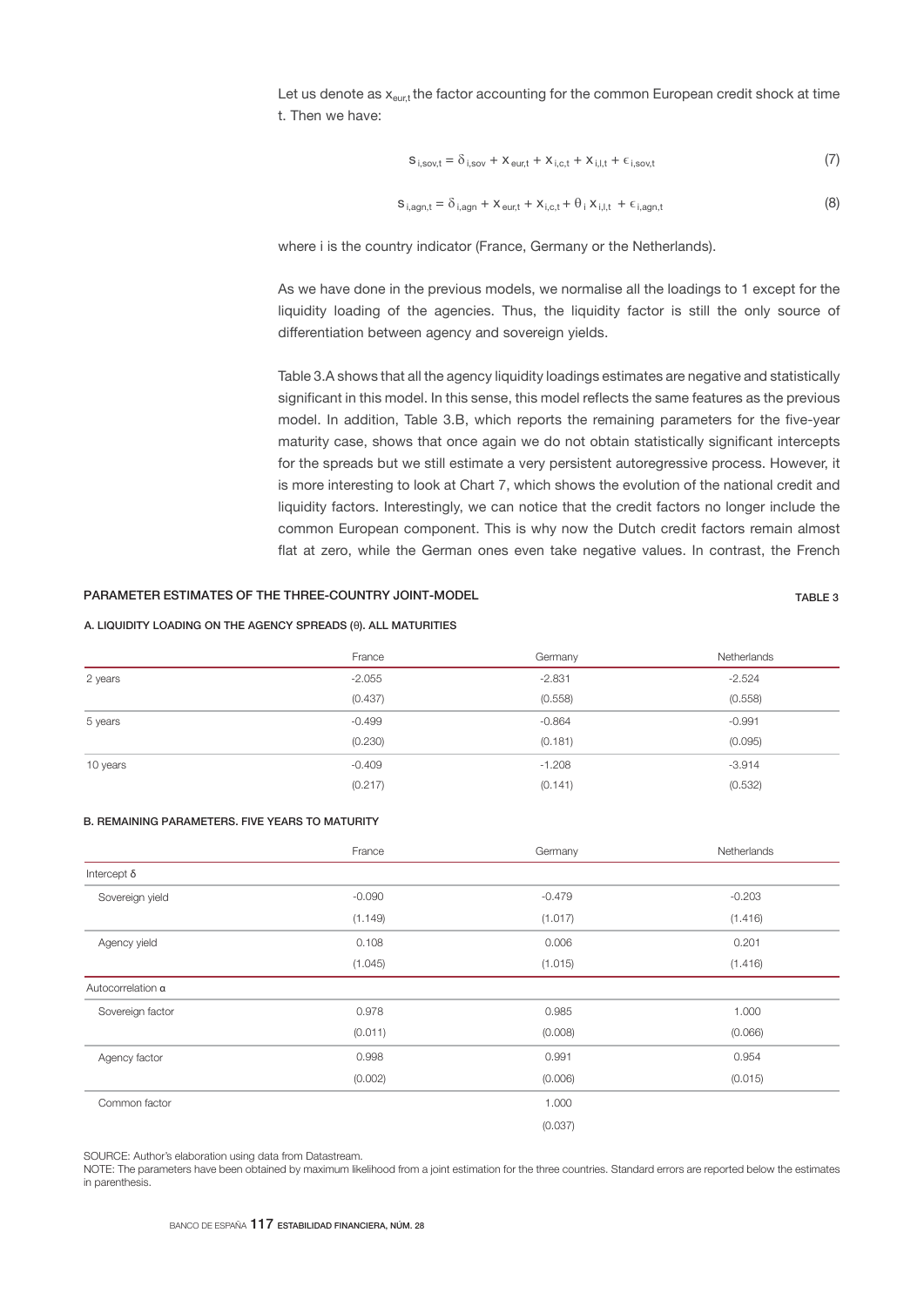## NATIONAL CREDIT AND LIQUIDITY FILTERED FACTORS FROM THE JOINT MODEL CHART 7



### C. GERMANY. SOVEREIGN

A. FRANCE. SOVEREIGN



B. FRANCE. AGENCY





—أ 0.6-<br>07- ian -0.4  $-0.2$  $0.0$ 0.2  $0.4$ 0.6 0.8 1.0 1.2



jan -07 jan -08 jan -09 jan -10 jan -11 jan -12 jan -13 jan -14

F. NETHERLANDS. AGENCY



SOURCE: Author's elaboration using data from Datastream.

NOTES: The two, five and ten year maturities are represented with blue, red and green lines, respectively. The credit factors are plotted using dark colured lines, while the analogous liquidity factors are plotted with ligth coloured dotted lines.

> credit factors still suffer substantial increases during the Sovereign crisis. Hence, the impact of the crisis in Germany and the Netherlands is greatly explained by the pan-European effects shown in Chart 8, whereas this common factor is not able to explain all the rise in French sovereign yields. This result suggests the presence of a second factor that introduced contagion between only a group of countries that were more vulnerable to the sovereign crisis. The liquidity factors present a similar pattern as in the previous models. Another striking result from Chart 7 is that it is no longer easy to observe the effect of the Financial crisis. In this sense, Chart 8 shows that this crisis was fully captured by the common European credit factor, in contrast to the Sovereign crisis.

In this section, we adapt the EURIBOR model proposed by Dubecq et al. (2013) to a sovereign bond yield application. The models that we have analysed in the previous sections feature a constant stochastic discount factor. In contrast, this new model provides a more ambitious structure that explicitly provides estimates in the physical and in the risk neutral measures and allows the modelisation of different maturities in a joint setting. From 5 Quadratic Model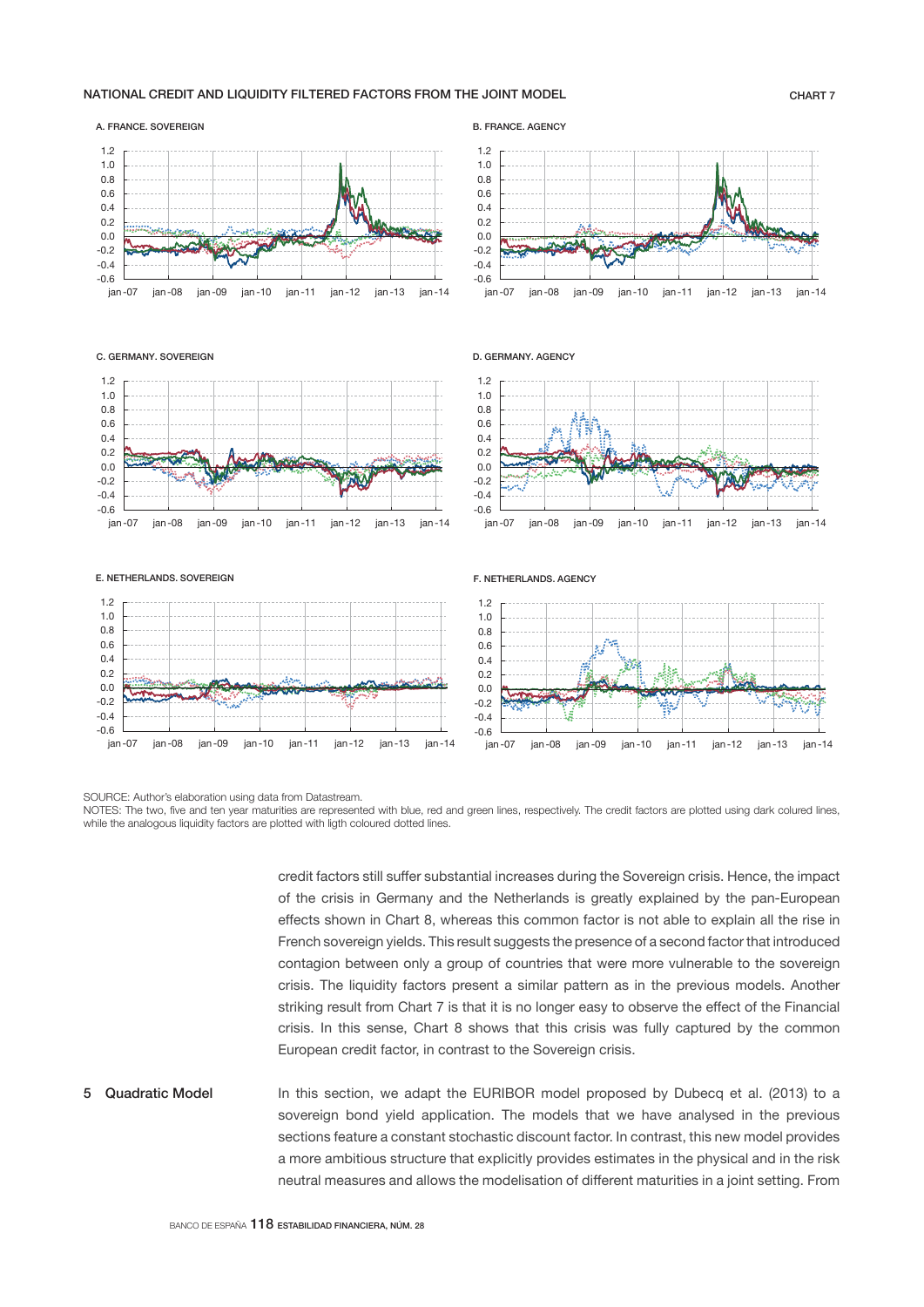## COMMON CREDIT FACTORS IN THE JOINT MODEL **CHART 8**



SOURCE: Author's elaboration using data from Datastream.

a practical point of view, there are two relevant differences with respect to the previous sections. First, now we no longer have maturity dependent factors but maturity dependent loadings. And secondly, we consider quadratic functions of the factors to model yield-OIS spreads to ensure that they do not take negative values.

Let the yield to maturity of a risk-free bond at time t with maturity (in years) n be

$$
r_{t,n} = \frac{1}{n} \log E^{\mathbb{Q}} \left[ exp \left( \sum_{j=1}^{n} r_{t+j} \right) \right],
$$

where  $r_t$  is the one year risk-free rate. In addition, let us denote as  $y_{i,t,n}$  the yield to maturity of a risky bond i at time t with time to maturity n. This yield satisfies the following relationship

$$
y_{i,t,n} = \frac{1}{n} \log E^{\mathbb{Q}} \left[ exp \left( \sum_{j=1}^{n} r_{t+j} + \lambda_{t+j} \right) \right],
$$

where  $\lambda_t$  is the intensity parameter. We assume that  $r_t$  and  $\lambda_t$  are independent under the risk-neutral measure (Q for short), which implies that we can write the spread of bond i at time t with maturity n as

$$
S_{i,t,n} = y_{i,t,n} - r_{t,n},
$$
  
=  $\frac{1}{n} \log E^{\Omega} [\exp (\sum_{j=1}^{n} \lambda_{t+j})]$  (9)

As we did in the previous section, we proxy  $r_{t,n}$  with the corresponding OIS rate. However, we will model the intensity parameter as a quadratic function of the factor  $x_t$  which will be the sum of a credit and a liquidity latent factor. Specifically,

$$
\lambda_t = \lambda_0 + \lambda_1 X_t + \lambda_2 X_t^2, \qquad (10)
$$

where  $x_t = x_{c,t} + x_{i,t}$  follows a first order autoregressive process under Q

$$
X_t = \mu^* + \phi^* X_{t-1} + \epsilon_t^*,\tag{11}
$$

with  $\epsilon_t^*$  iid N(0,1). The asterisk superindex denotes that we refer to the Q measure. To ensure the identification of the parameters, we normalise the variance of the factor  $x<sub>t</sub>$  to 1. And again, we assume that  $|\phi^*|$  < 1.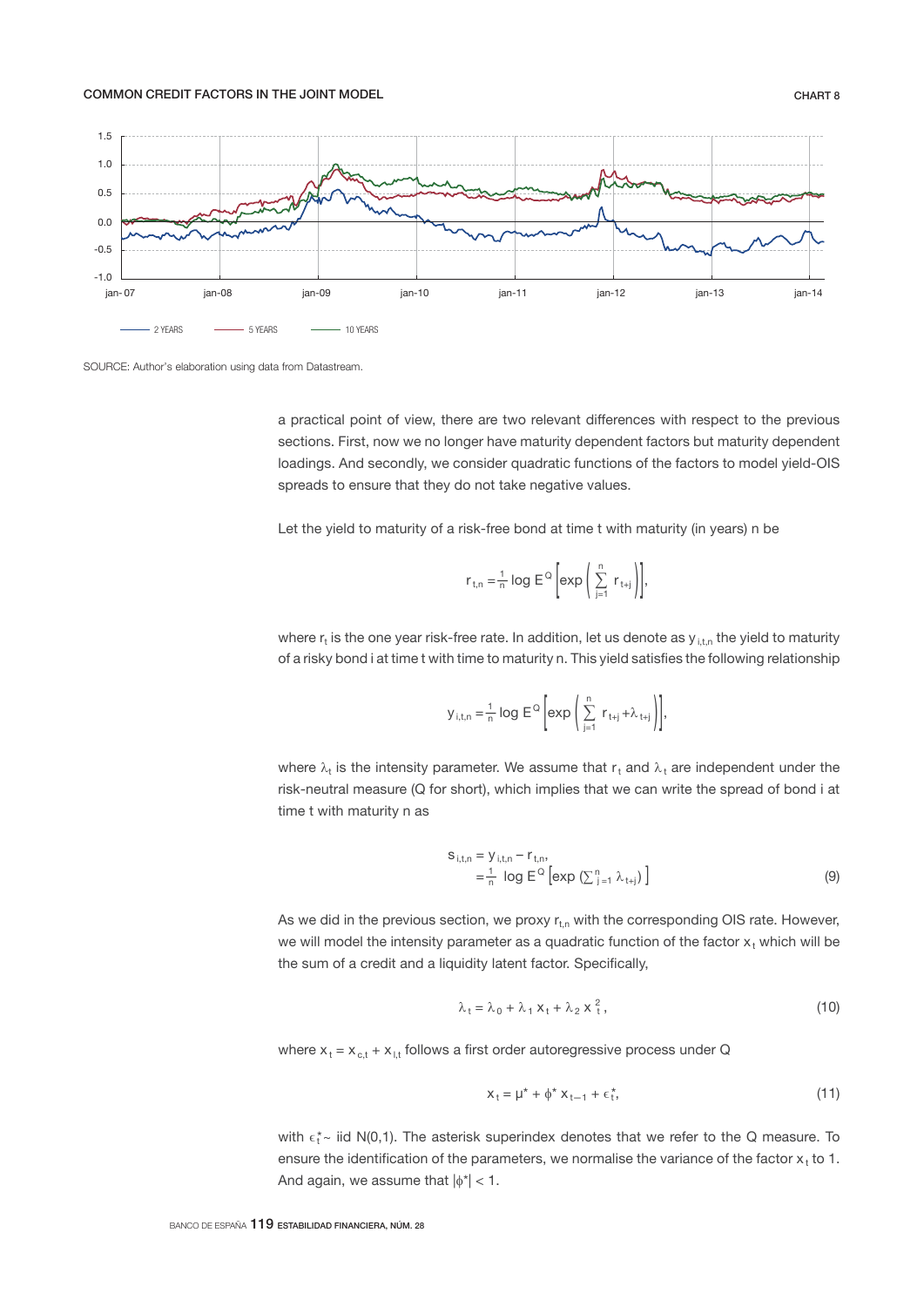As Dubecq et al. (2013) show, the intensity parameter  $\lambda_t$  is related to the probability of default.<sup>5</sup> It must be non-negative so that the probability of default lies between 0 and 1. We can ensure that  $\lambda_t$  is non-negative by setting  $\lambda_2 \ge 0$  and  $\lambda_0 \ge 0.25$   $\lambda_1^2$  /  $\lambda_2$ , which in practice makes (10) a convex parabola with a non-negative minimum. This is the main reason why it is convenient to model the intensity as a quadratic function of the factors instead of an affine one. In addition, in this way we make the intensities more flexible as the quadratic function embeds the affine specification as a particular case.

We have to define the joint dynamics of  $x_{c}$ , and  $x_{i}$ , under Q so that (11) holds. We assume that they follow the diagonal VAR(1) process

$$
\begin{pmatrix} X_{c,t} \\ X_{l,t} \end{pmatrix} = \begin{pmatrix} \mu_c^* \\ \mu_l^* \end{pmatrix} + \begin{pmatrix} \phi_c^* & 0 \\ 0 & \phi_l^* \end{pmatrix} \begin{pmatrix} X_{c,t-1} \\ X_{l,t-1} \end{pmatrix} + \epsilon_t^*
$$
 (12)

where  $\epsilon^*_t$  ~ iid N (0,diag ( $\omega$ )) and  $\omega = (\sigma_c^2, \sigma_f^2)^6$  Similarly, we also propose a diagonal VAR(1) process under the real measure P,

$$
\begin{pmatrix} X_{c,t} \\ X_{l,t} \end{pmatrix} = \begin{pmatrix} \mu_c \\ \mu_l \end{pmatrix} + \begin{pmatrix} \phi_c & 0 \\ 0 & \phi_l \end{pmatrix} \begin{pmatrix} X_{c,t-1} \\ X_{l,t-1} \end{pmatrix} + \epsilon_t,
$$
 (13)

where  $\epsilon_1 \sim$  iid N (0, diag ( $\omega$ )).

It can be shown that  $\mu^* = \mu_c^* + \mu_l^*, \phi^* = \phi_c^* = \phi_l^*$  and  $1 = \sigma_c^2 + \sigma_l^2$  must hold so that (10) and (12) are consistent. Then, we can use an exponentially affine stochastic discount factor to connect the real and risk-neutral measures. In fact, it can be shown that there is a one to one between these two measures [see Dubecq et al. (2013)].

Furthermore, the spreads in this framework can be expressed in closed form. In particular, we can write

$$
S_{i,t,n} = \theta_{0,n} + \theta_{1,n} X_t + \theta_{2,n} X_t^2,
$$
\n(14)

where the explicit formulas for the coefficients can be found in the appendix.

In sum, we use as our dependent variables the 2, 5 and 10 year sovereign spreads, which we model by adding an error term to  $(15)$  for  $n = 2.5$  and 10:

$$
S_{\text{sov,t,n}} = \theta_{0,n} + \theta_{1,n} x_t + \theta_{2,n} x_t^2 + \eta_{\text{sov,t,n}},
$$

In addition, we identify the credit factor using the 5 year CDS rate against the sovereign bond, our proxy for credit risk:

$$
cds_{t,5} = \pi_{c,0} + \pi_{c,1} x_{c,t} + \pi_{c,2} x_{c,t}^2 + \eta_{c,t},
$$

where  $\pi_{c,0}$ ,  $\pi_{c,1}$  and  $\pi_{c,2}$  are constant scalars. It is a quadratic extension of the credit factor identifying relationship (6). Finally, we use the difference between the agency and sovereign 5 year yields to identify the liquidity factor:

$$
y_{agn,t,5} - y_{sov,t,5} = \pi_{I,0} + \pi_{I,1} x_{I,t} + \pi_{I,2} x_{I,t}^2 + \eta_{I,t},
$$

<sup>5</sup> Specifically, the probability of default at time t given information available at t–1 would be 1–exp  $(-\lambda)$ .

<sup>6</sup> Notice the notational distinction between  $\epsilon_t^*$  and  $\epsilon_t^*$ . The first is a vector and the second a scalar.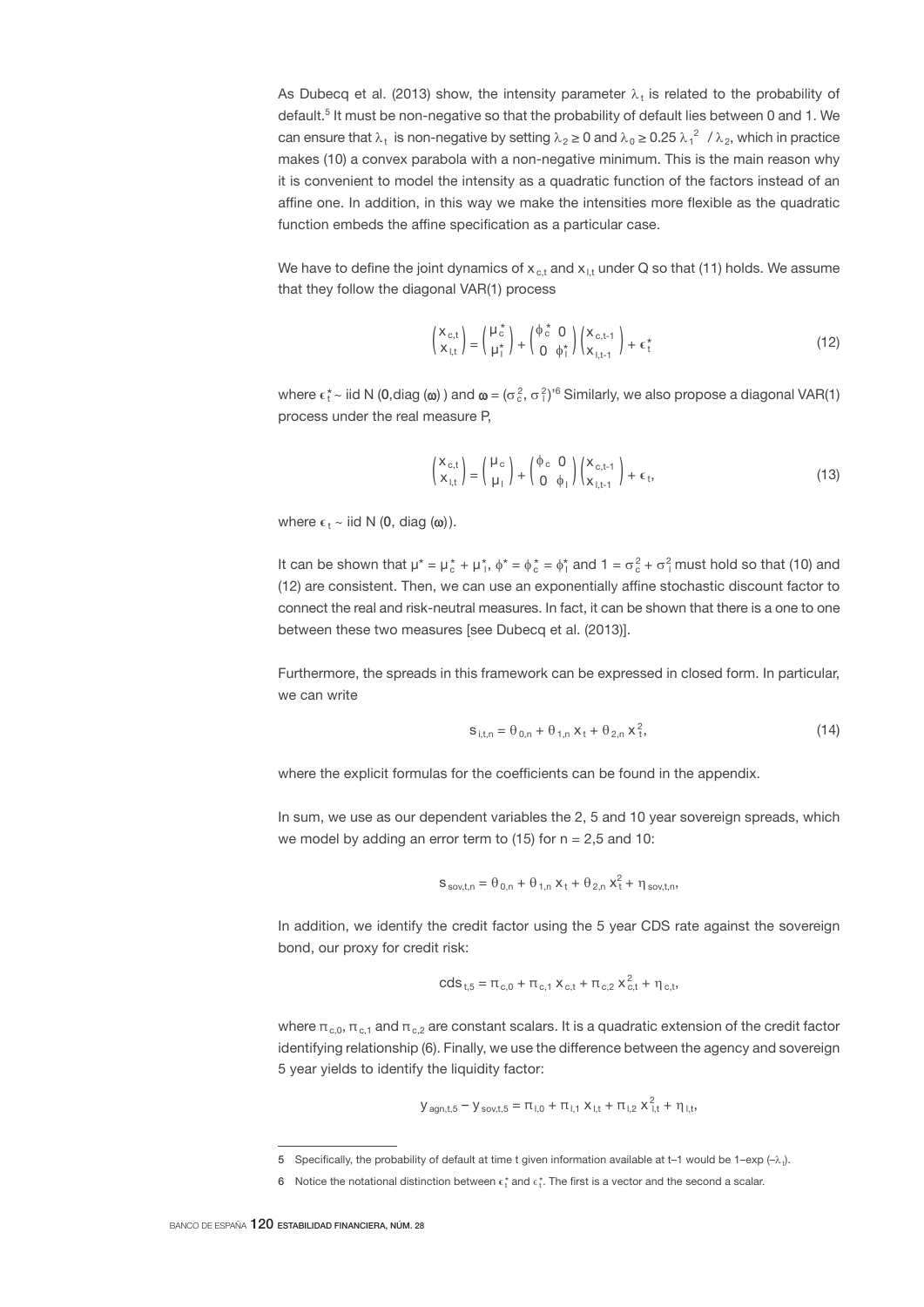# FIVE-YEAR FACTOR CONTRIBUTIONS IN THE QUADRATIC MODEL **Example 20 years and the CHART 9**



SOURCE: Author's elaboration using data from Datastream.

where  $\pi_{1,0}$ ,  $\pi_{1,1}$  and  $\pi_{1,2}$  are also constant scalars. We assume that the error terms are independent jointly Gaussian variables with zero means.

Although we jointly consider the 2, 5 and 10 year spreads, we only use the 5 year credit and liquidity proxies. We do this because it is enough to consider one maturity to identify these factors. In addition, it has the advantage of significantly reducing the number of parameters to be estimated. Lastly, the 5 year maturity is the most liquid one for the case of CDS spreads.<sup>7</sup>

This problem is not linear, so we can no longer use the standard Kalman filter. Instead, we follow Trolle and Schwartz (2009) and others by considering the extended Kalman filter. In practice, this involves computing a first-order Taylor approximation of (15) around x<sub>tt-1</sub>, which denotes the Kalman filter prediction of  $x_t$  given information known at t – 1.

<sup>7</sup> Also we impose, as in section 4, that  $V(x<sub>c,t</sub>) = V(x<sub>l,t</sub>) = 1$ .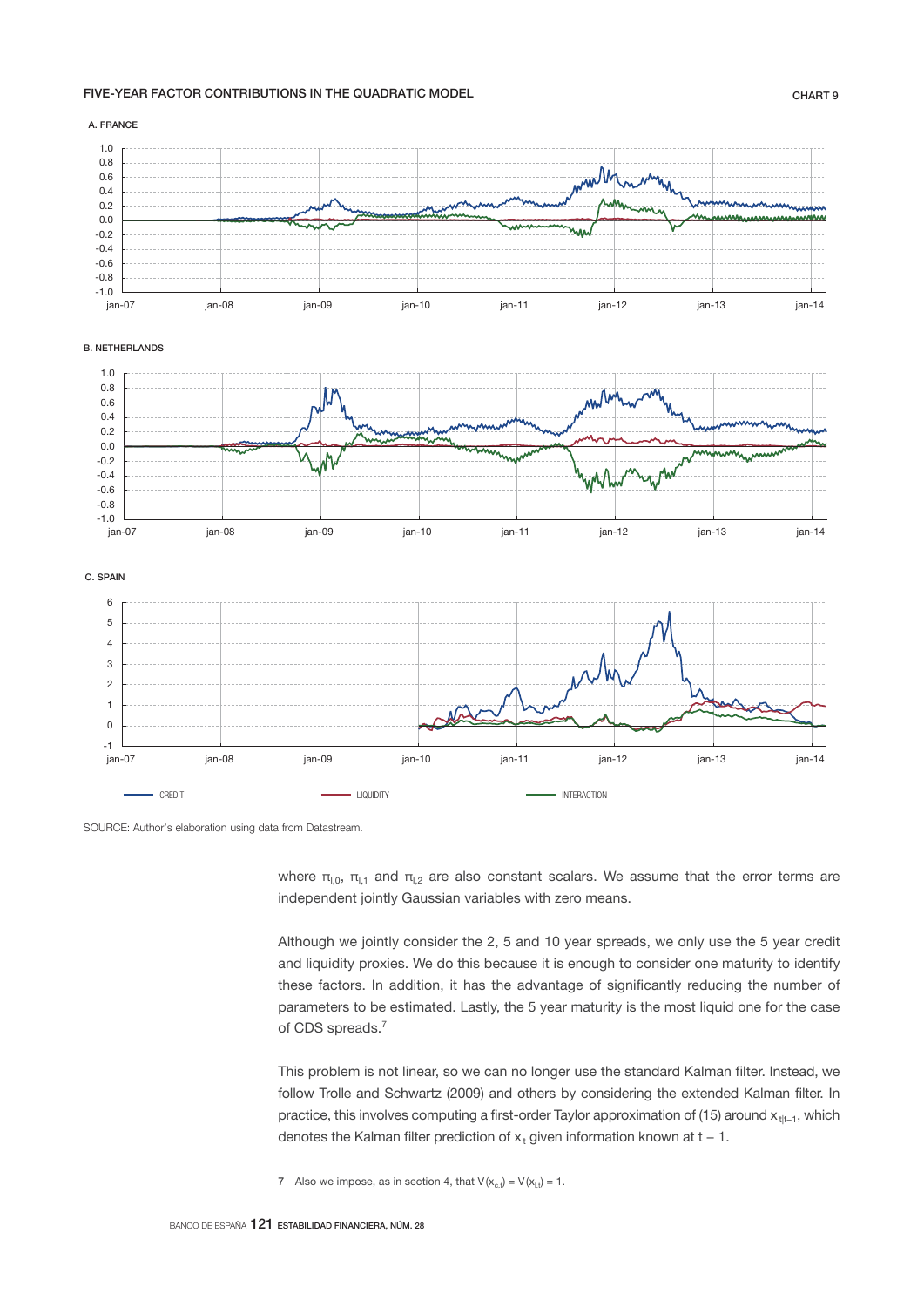## FIVE-YEAR SOVEREIGN FACTOR LOADINGS IN THE QUADRATIC MODEL TABLE 4

|                         | France | Netherlands | Spain    |
|-------------------------|--------|-------------|----------|
| $\theta_{0,5}$          | 0.041  | 0.003       | 0.639    |
| $\theta$ <sub>1,5</sub> | 0.002  | $-0.000$    | $-0.124$ |
| $\theta_{2,5}$          | 0.003  | 0.002       | 0.007    |

SOURCE: Author's elaboration using data from Datastream.

Contrary to what occurred to the models in section 4, the factors themselves are not very informative about the impact they have on the spreads. For that reason it is convenient to rewrite the spreads in a way that the partial contributions of each factor show off:

$$
s_{i,t,n} = \theta_{0,n} + \theta_{1,n} x_{c,t} + \theta_{2,n} x_{c,t}^2 + \theta_{1,n} x_{i,t} + \theta_{2,n} x_{i,t}^2 + 2\theta_{2,n} x_{c,t} x_{i,t}.
$$

The first bracket denotes the credit contribution, the second bracket the liquidity contribution and the third represents the interaction between both factors.

Chart 9 plots the 5 year contributions for France, Netherlands and Spain. The corresponding  $\theta_{k,5}$  loadings can be found in Table 4. For these three countries, we obtain comparable results to the previous affine models, though the safe-haven liquidity premia is not captured by the liquidity contribution, but by the interaction term. Spain's sovereign bonds do not experience the downward force on the yields that the other bonds enjoy under stress periods. Unfortunately, the model is not able to fit the German data well, $^8$  probably because the 2 and 5 year German yields are below the OIS rate through most of the period considered (the respective spread means are  $-0.1281$  and  $-0.0391$ ).<sup>9</sup> This fact is at odds with the assumption of positive intensities  $\lambda_t$ . Therefore, we cannot expect plausible results in this situation.

## 6 Conclusions

In this paper, we analyse the relevance of the credit and liquidity components in explaining the movements of sovereign yields. In particular, we shed light on the impact that credit and liquidity risk have on sovereign bond yields for France, Germany, the Netherlands and Spain. This analysis is fundamental to understand the determinants of the developments in the sovereign markets during the recent European sovereign crisis. We disentangle the credit and liquidity components exploiting the fact that agency bonds in these countries are subject to the same credit risk than sovereign bonds, but they are generally less liquid. We start by considering a benchmark model that only uses sovereign and agency country yields for a given maturity. Then, we show that we can improve the identification of the components by considering CDS rates in the estimation. In addition, we observe a clear co-movement of the credit factors that motivates the introduction of a joint model for France, Germany and the Netherlands.

In all these specifications, we clearly observe two distress periods, which correspond to the financial and the European sovereign crises. In general, the credit component is the dominant force, pushing up sovereign yields at times of stress. However, this effect is alleviated by the liquidity premia in some countries, originated by the safe haven flows typical of hectic financial episodes. Interestingly, the joint multi-country model shows that the idiosyncratic credit components significantly differ among sovereigns. In particular, the

<sup>8</sup> This results are not reported for the sake of brevity..

<sup>9</sup> For the 10 year case the mean is positive, taking a value of 0.0532.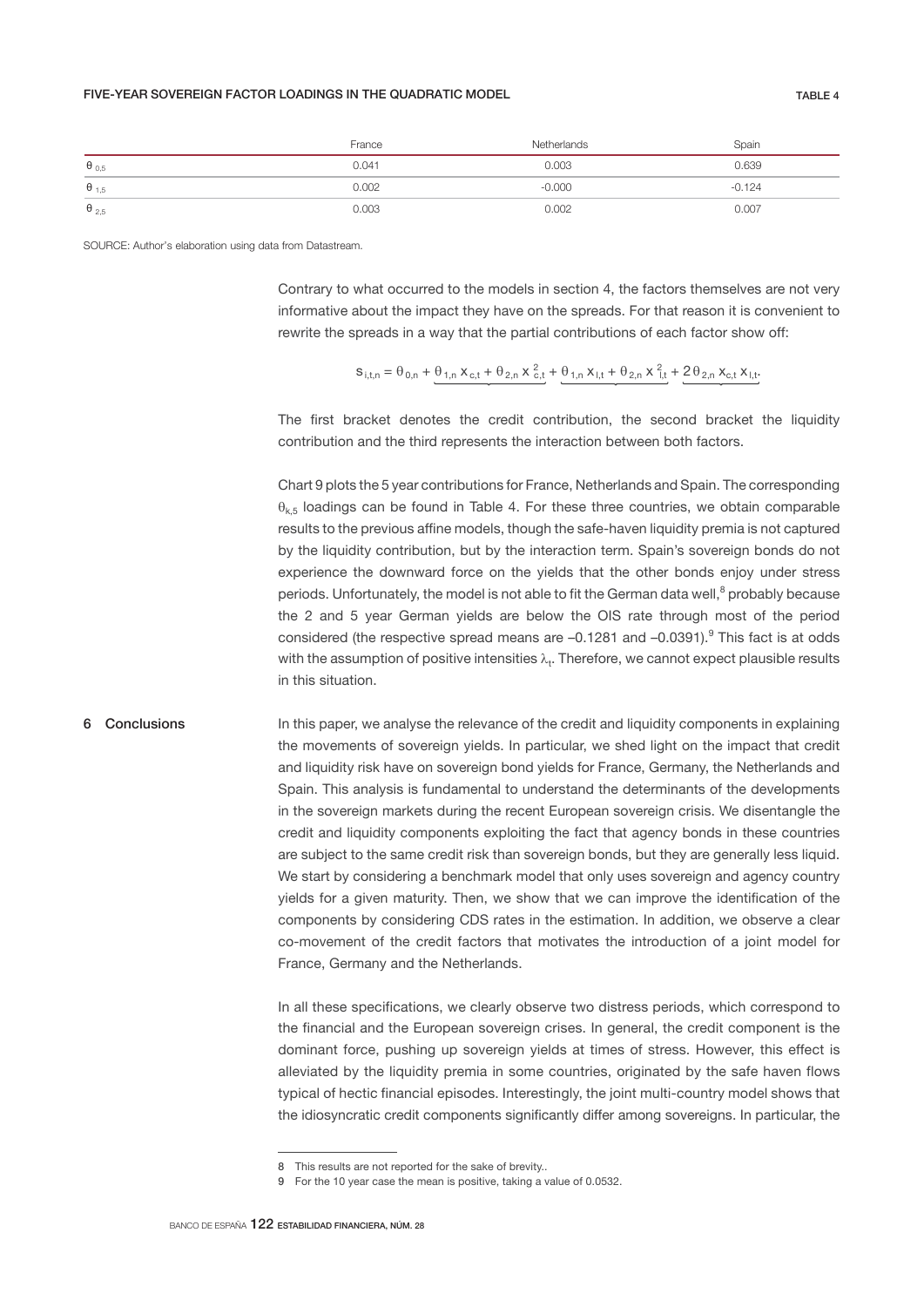sovereign crisis mainly affected Germany and the Netherlands through the common European factor, whereas the French yields suffered an additional idiosyncratic deterioration.

Finally, we consider a more structural approach in which we directly model the default process. Specifically, we follow Dubecq et al. (2013) by modelling the default intensity as a quadratic discrete-time process. The results that we obtain from this model confirm our previous findings. Nevertheless, they show that part of the liquidity effect is due to the interaction of credit and liquidity, and not to liquidity alone.

An interesting avenue for future research would be to investigate impact of the Quantitative Easing program introduced by the ECB in 2015 on sovereign yields. To the extent that this program does not affect fundamentals, it should reduce sovereign yields through the liquidity factor. However, if it indirectly affects debt sustainability as well (e. g. through a positive impact on the real economy), it might also have an impact on the credit component. It would also be interesting to analyse the presence of credit factors that affected only a subset of countries. In addition, it would be interesting to extend the quadratic model into this multi-country setting. Lastly, it might be very useful to include other European countries in the database, although data limitations would require a careful treatment of incomplete panels.

## **REFERENCES**

AHN, D., R. DITTMAR and A. GALLANT (2002). "Quadratic Term Structure Models: Theory and Evidence", *Review of Financial Studies,* Vol. 15, pp. 243-288.

BOMFIM, A. (2003). *Counterparty Credit Risk in Interest Rate Swaps during Times of Market Stress,* FEDS Working Paper No. 2003-09.

CASTRO, C., and J. MENCÍA (2014). "Sovereign risk and financial stability", *Revista de Estabilidad Financiera,* 26, pp. 73-107.

CONSTANTINIDES, G. (1992). "A Theory of the Nominal Term Structure of Interest Rates", *Review of Financial Studies,* Vol. 5, pp. 531-552.

COX, J., J. INGERSOLL and S. ROSS (1985). "A Theory of the Term Structure of Interest Rates", *Econometrica,* Vol. 53, pp. 385-407.

DIEBOLD, F., and C. LI (2006). "Forecasting the Term Structure of Government Bond Yields", *Journal of Econometrics,*  Vol. 130, pp. 337-364.

DUBECQ, S., A. MONFORT, J. RENNE and G. ROUSELLET (2013). *Credit and Liquidity in Interbank Rates: a Quadratic Approach,* Banque de France, Working Paper No. 446.

EJSING, J., M. GROTHE and O. GROTHE (2012). *Liquidity and Credit Risk Premia in Government Bond Yields,* European Central Bank, Working Paper No. 1440.

FAVERO, C., M. PAGANO and E. VON THADDEN (2008). "How does Liquidity Affect Government Bond Yields?", *Journal of Financial and Quantitative Analysis,* Vol. 45, pp. 107-134.

LITTERMAN, R., and J. SHEINCKMAN (1991). "Common Factors Affecting Bond Returns", *Journal of Fixed Income,*  Vol. 1, pp. 54-61.

LIU, J., F. L. LONGSTAFF and R. MANDELL (2006). "The Market Price of Risk in Interest Rate Swaps", *The roles of default and liquidity risks, Journal of Business,* Vol. 79, pp. 2337-2359.

LONGSTAFF, F. (2004). "The Flight-to-Liquidity Premium in US Treasury Bond Prices", *Journal of Business,* Vol. 77, pp. 511-526.

MASSELINK, M., and P. V. DEN NOORD (2009). "The Global Financial Crisis and its effects on the Netherlands", *ECFIN Country Focus,* European Comission, Vol. 6.

MONFORT, A., and J. RENNE (2014). «Decomposing euro-area sovereign spreads: credit and liquidity risks», *Review of Finance,* Vol. 18, pp. 2103-2151.

MONFORT, A., J. RENNE and G. ROUSSELLET (2013). *A Quadratic Kalman Filter,* Banque de France, Working Paper No. 486.

NELSON, C., and A. SIEGEL (1987). "Parsimonious Modeling of Yield Curves", *Journal of Business,* Vol. 60, pp. 473-489.

SCHWARZ, K. (2013). *Mind the Gap: Disentangling Credit and Liquidity in Risk Spreads,* Working Paper, University of Pennsylvania; Columbia University.

TROLLE, A. B., and E. S. SCHWARTZ (2009). "Unspanned stochastic volatility and the pricing of commodity derivatives", *Review of Financial Studies,* 22, pp. 4423-4461.